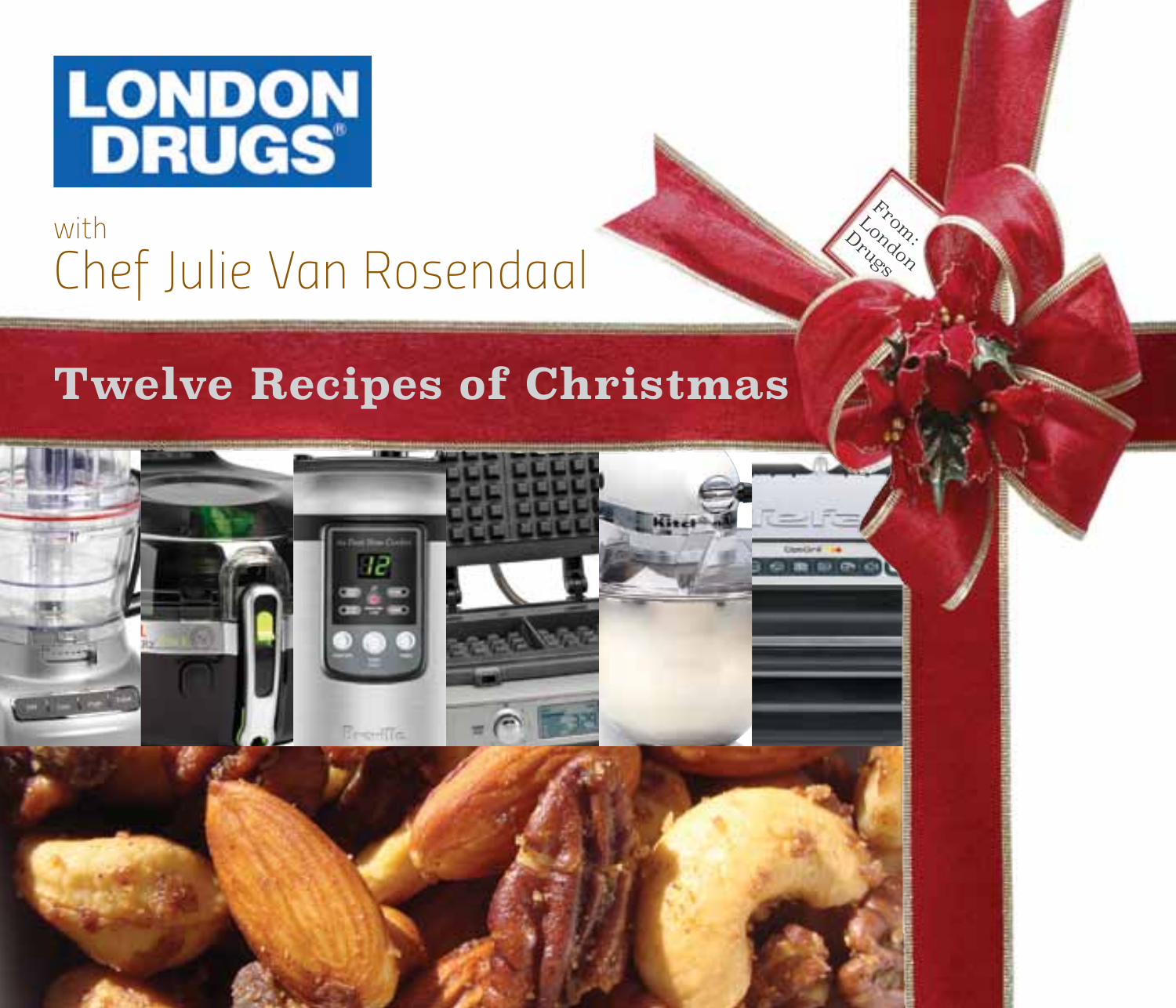#### what's inside...

*Pg*

*. 16*

# Stand Mixer



## Food Processor **Food Processor**

## Waffle Iron Waffle Iron



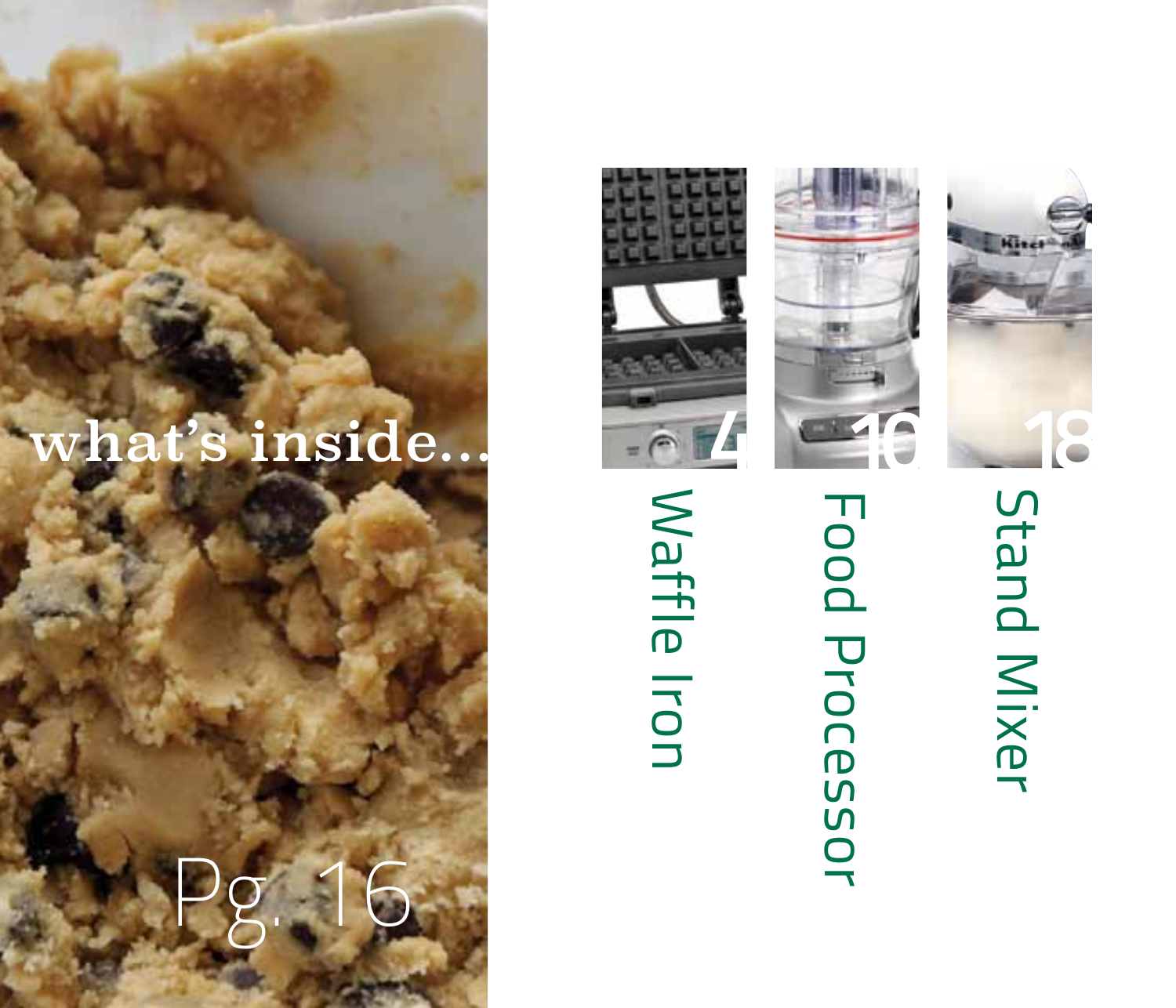

# Fast Slow Cooker





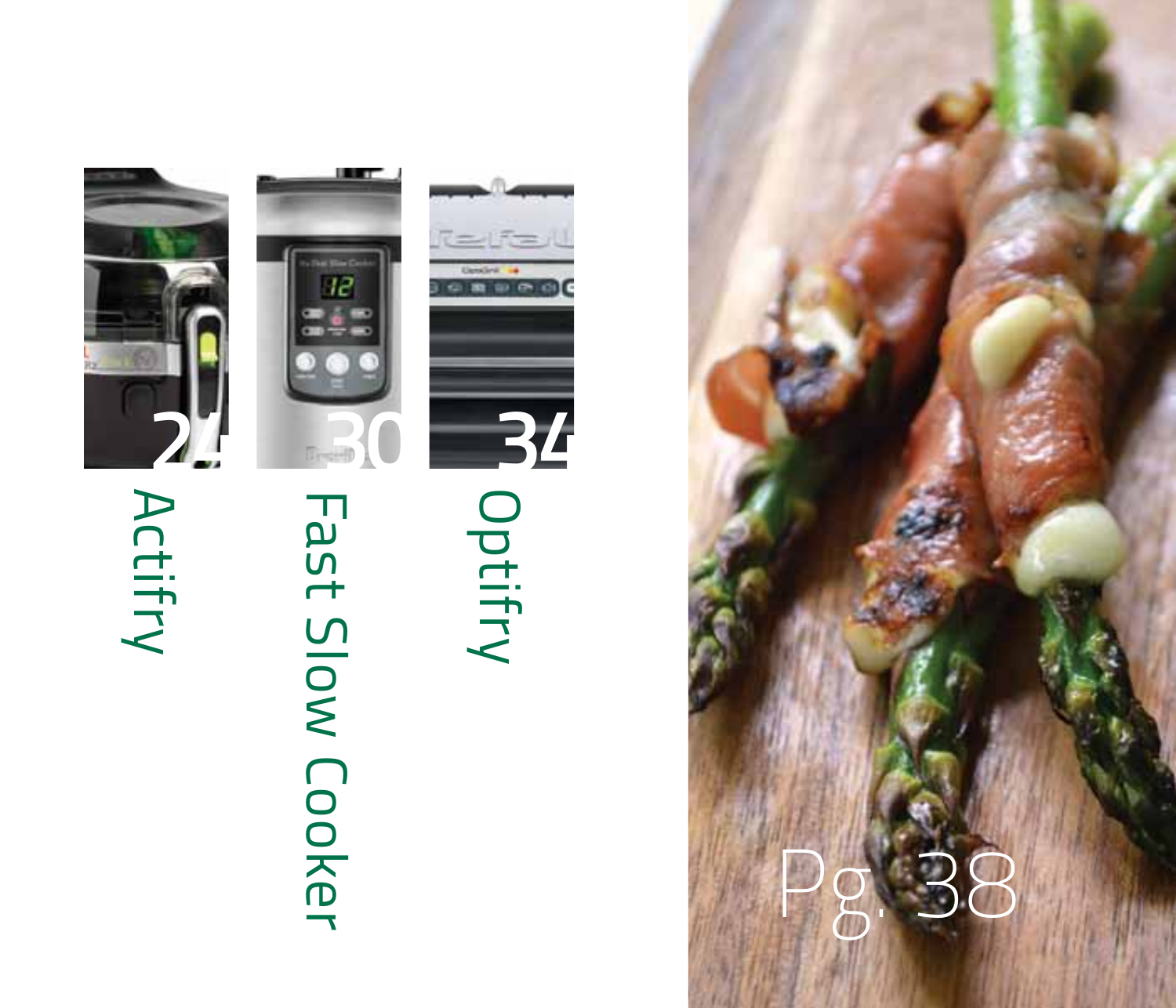#### *Waffle Iron*

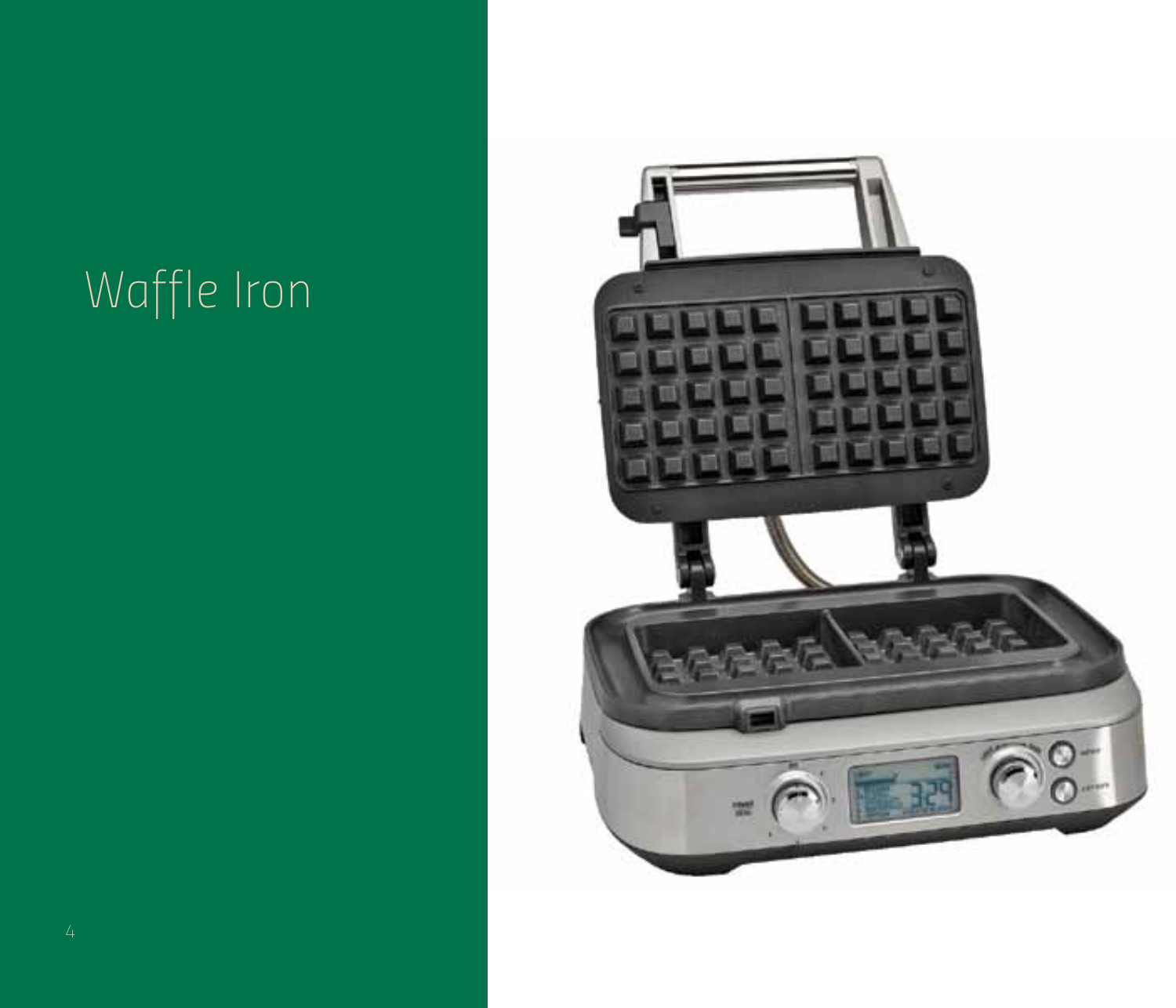Orange Buttermilk Waffles with Cranberry Maple Syrup

 $\mathbf{U}_{\bullet}$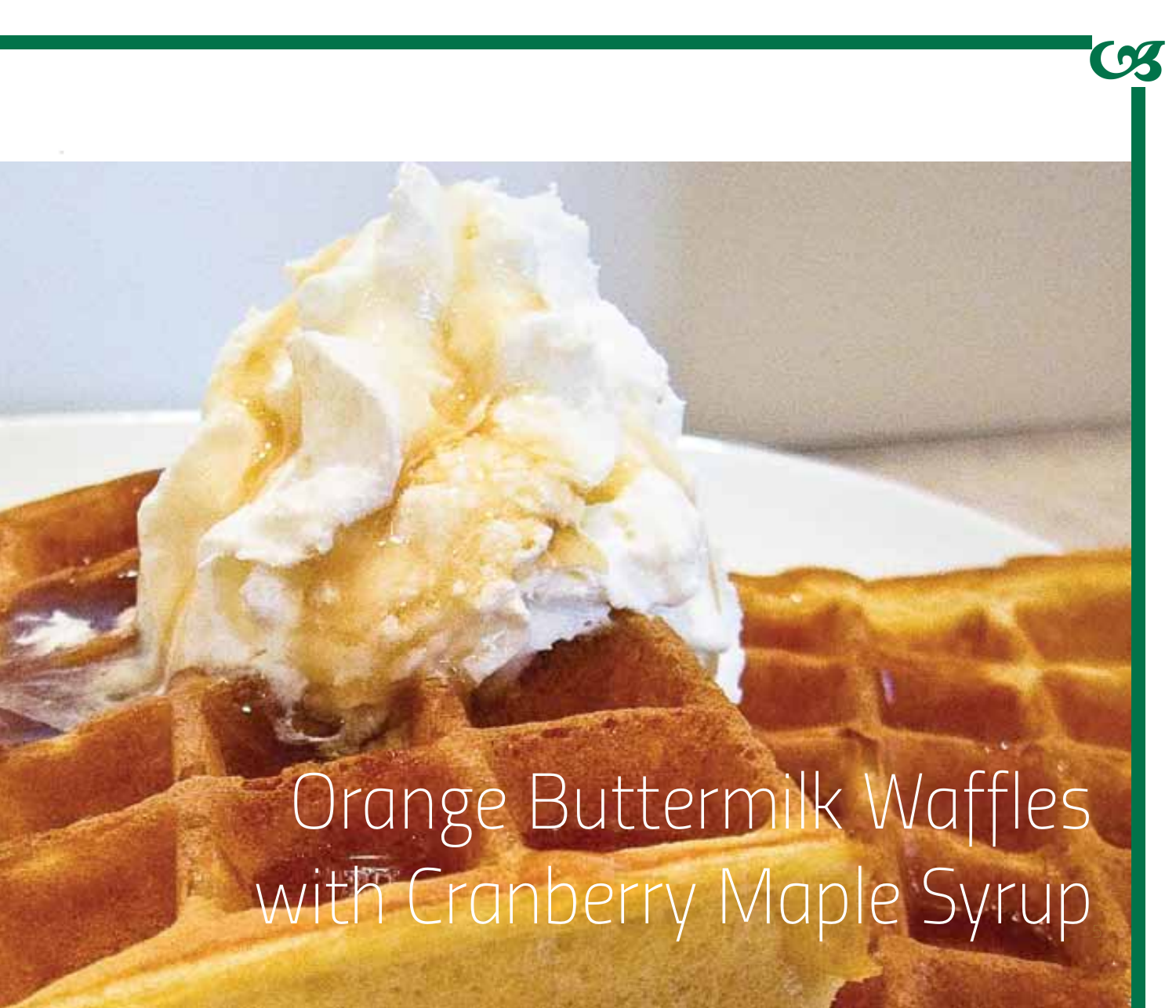This recipe can be doubled easily if you're feeding a large group; if you don't have a waffle iron yet, the batter also makes delicious pancakes. If you don't have buttermilk, use half regular milk, half plain yogurt.



*Orange Buttermilk Waffles with Cranberry Maple Syrup*

Waffles:

1 cup buttermilk

1 tsp. finely grated orange zest

juice of an orange

1 large egg

2 Tbsp. canola oil

1 tsp. vanilla

1 cup all-purpose flour

1 Tbsp. sugar

1 Tbsp. cornstarch

1/2 tsp. baking powder

1/2 tsp. baking soda

1/4 tsp. salt

Syrup: 1/2 cup pure maple syrup 1/4 cup fresh or frozen cranberries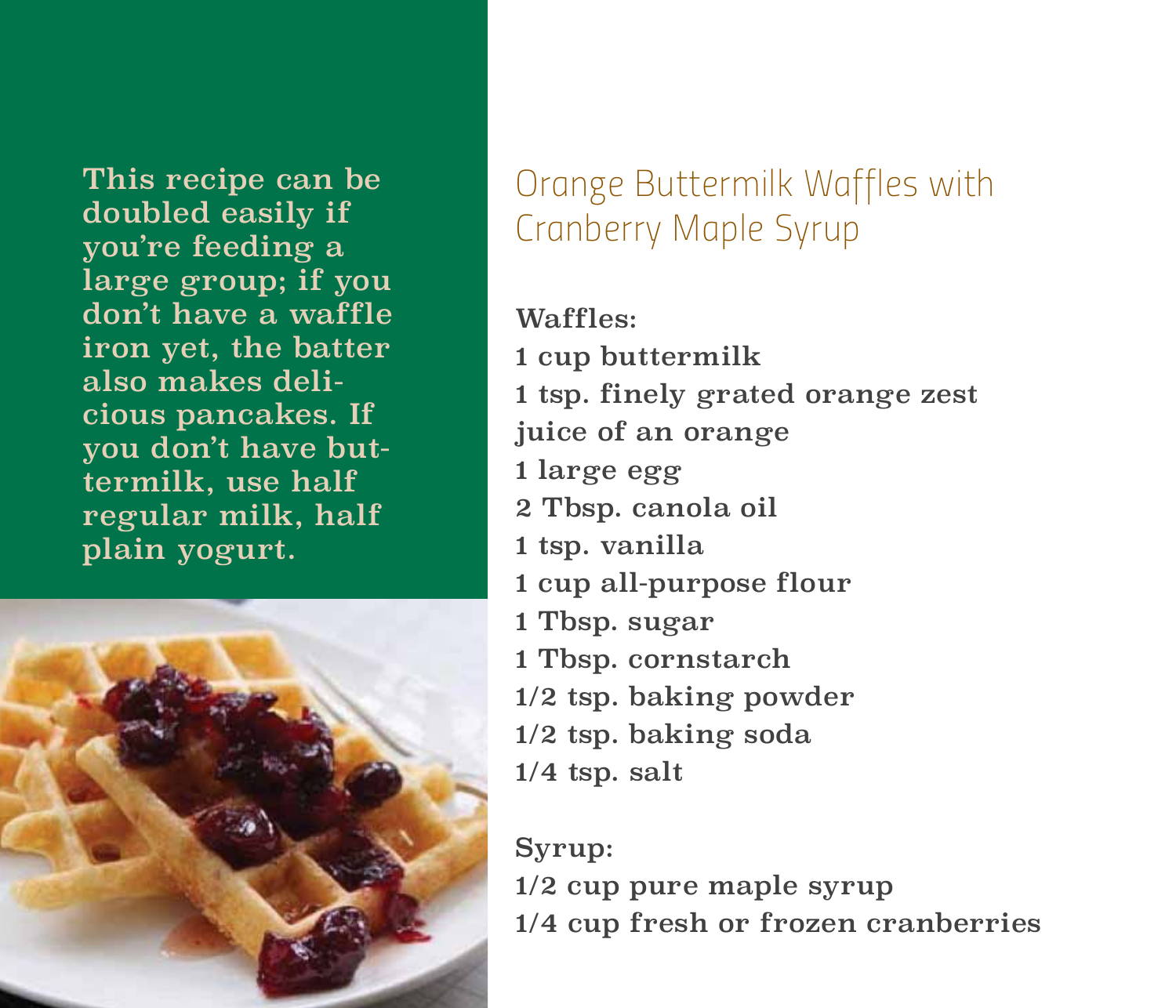In a large bowl, whisk together the buttermilk, orange zest and juice; let sit for a few minutes. Whisk in the egg, canola oil and vanilla.

Add the flour, sugar, cornstarch, baking powder, baking soda, and salt. Add the buttermilk, oil, egg and vanilla and whisk just until combined.

To make the syrup, warm the maple syrup and cranberries in a small saucepan until the berries pop.

Preheat a waffle iron and brush with oil or spray with nonstick spray. Cook ladlefuls of batter according to the manufacturer's directions, and serve warm. (Waffles can be kept on a wire rack set on a baking sheet in a 250˚F oven while you cook the rest - the rack will keep them from getting steamy and soggy on the bottom.)

Makes 6-8 waffles.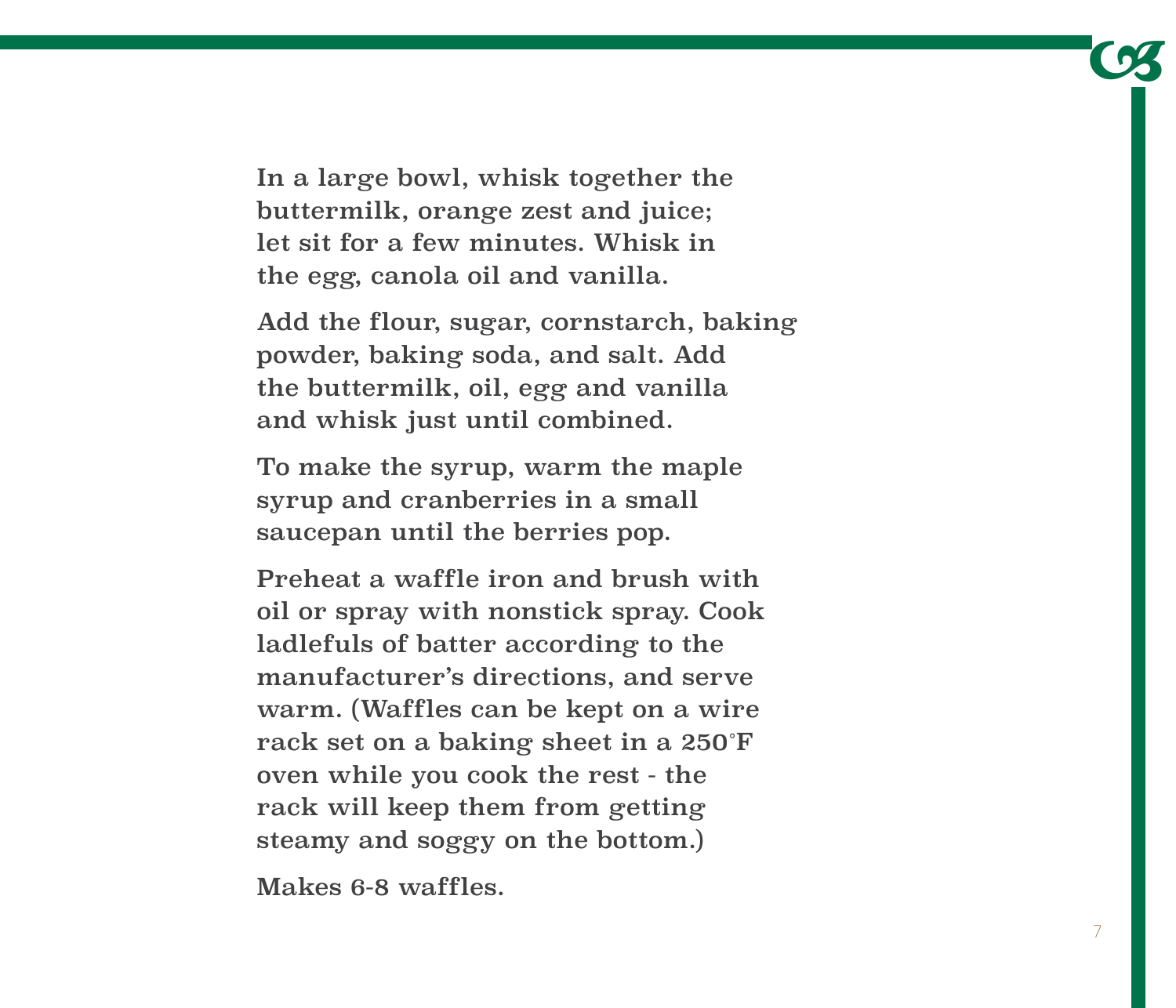cook more than just waffles – try cooking your French toast in one for a crispy edge and little divots to hold syrup, without the need for batter. Using eggnog adds sweetness and a festive flavour.

#### A waffle iron can *Waffled Eggnog French Toast*

4 large eggs  $1\frac{1}{2}$  cups eggnog 1 tsp. vanilla ½-1 loaf crusty French bread

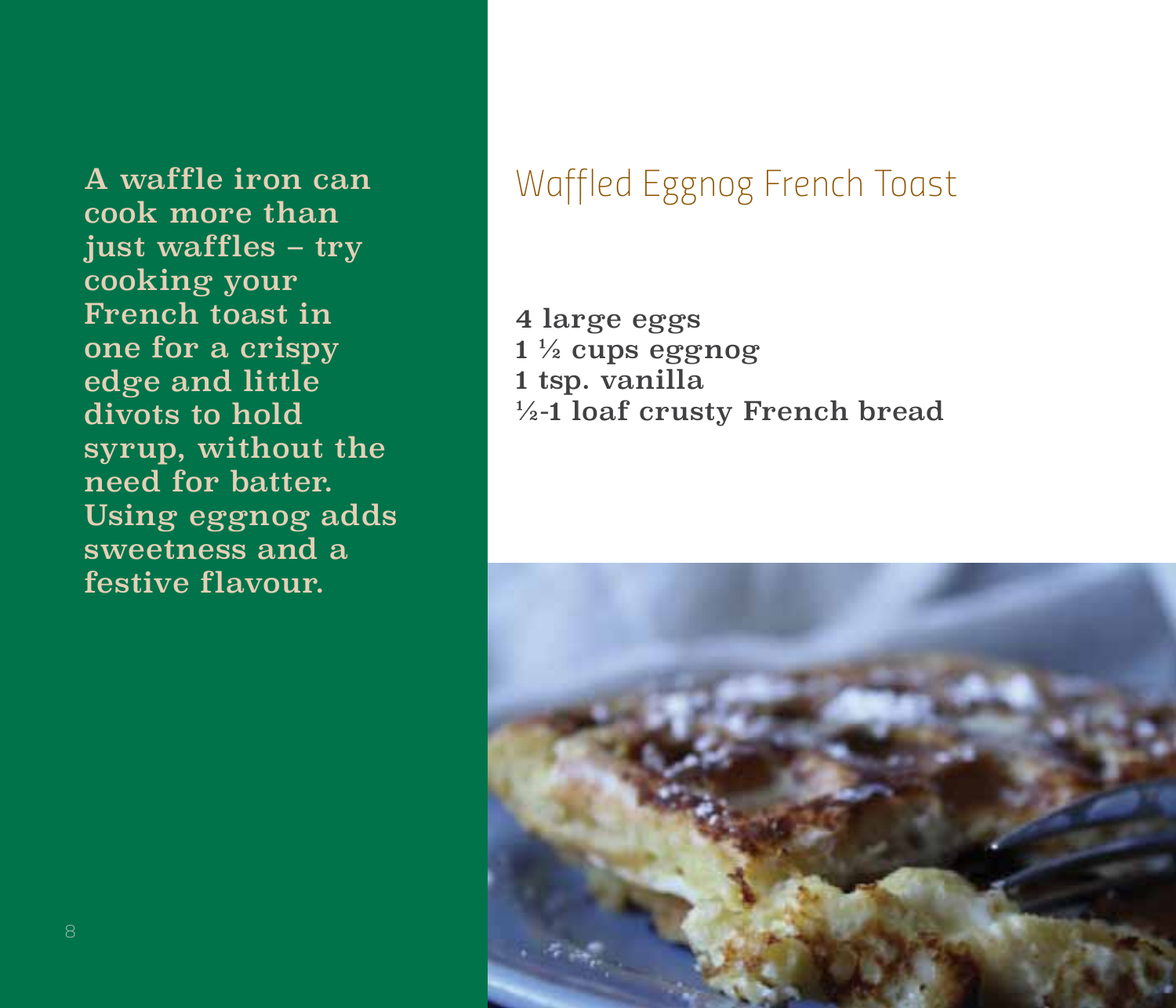In a large bowl, whisk together the eggs, eggnog and vanilla. Pour into a pie plate or shallow dish and slice the bread into 1-inch thick slices.

Preheat your waffle iron and spray it with nonstick spray. Dip two pieces of bread into the egg mixture, letting them sit for a minute and turning to coat both sides. Place one or two (whatever your iron will accommodate) into the waffle iron and gently close the lid. Cook until the steam slows down, or until golden.

Repeat with remaining bread and egg mixture. (French toast can be kept on a wire rack set on a baking sheet in a 250˚F oven while you cook the rest the rack will keep them from getting steamy and soggy on the bottom.)

Serve warm, with maple syrup. Serves 6-8.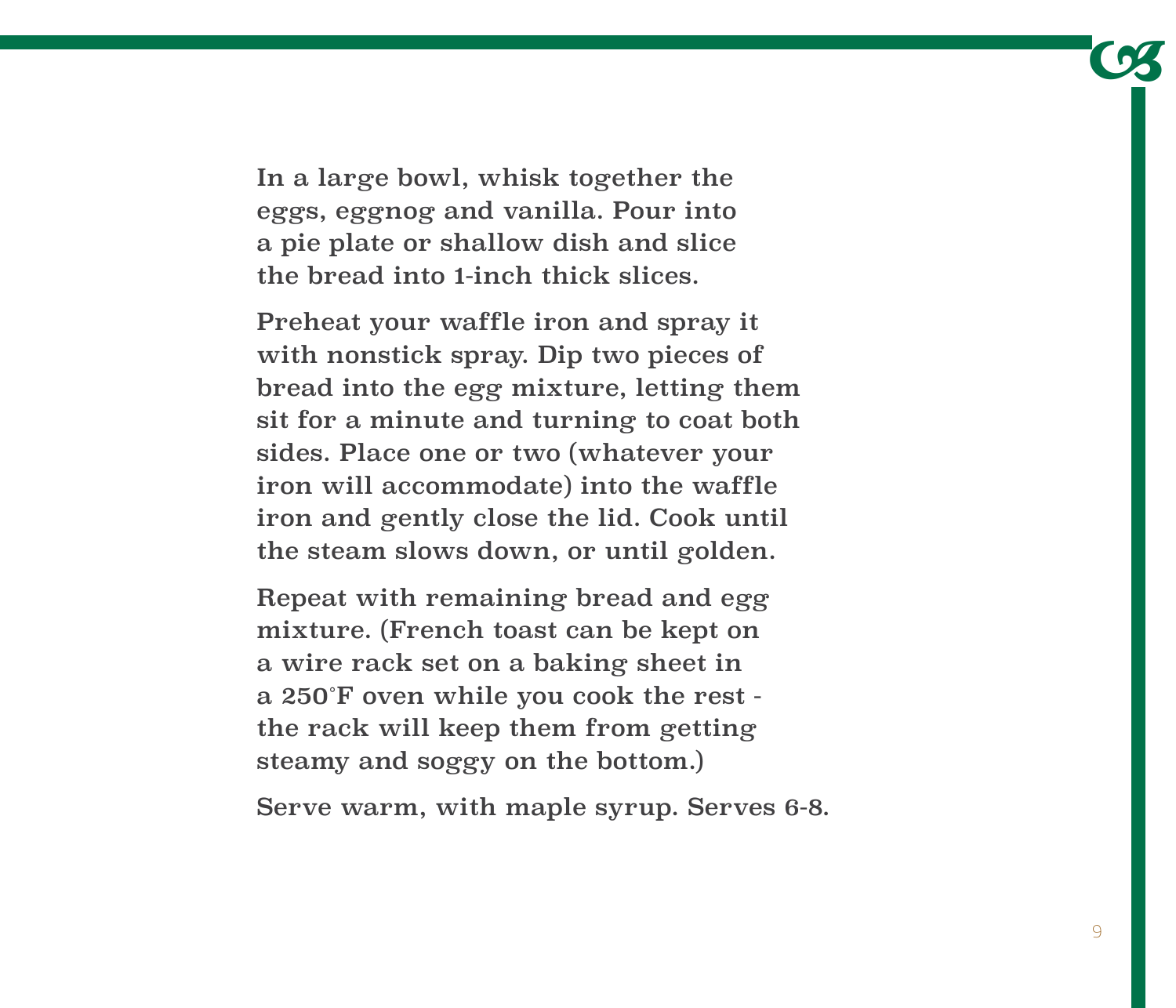#### *Food Processor*

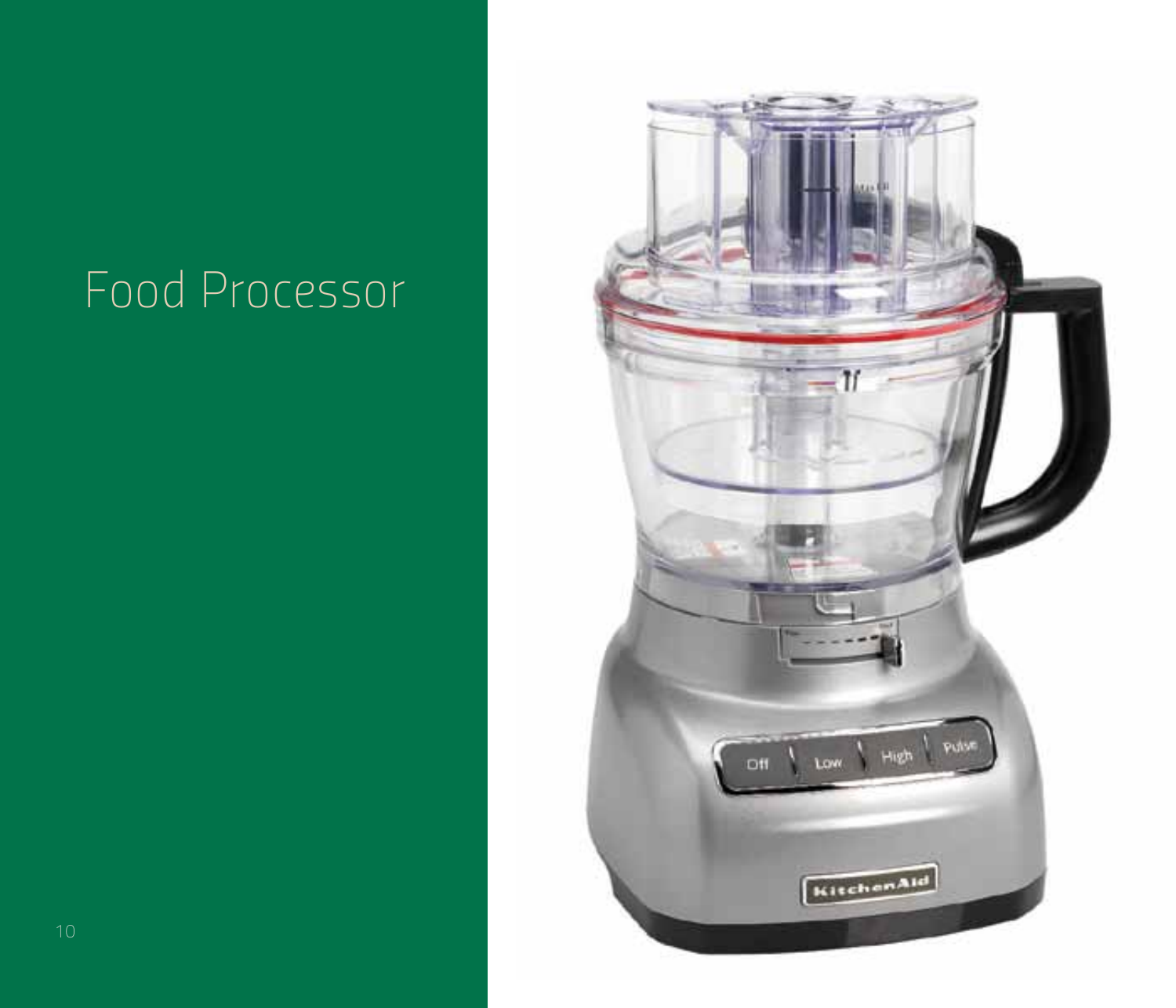### Cranberry–Mandarin Christmas Preserves

03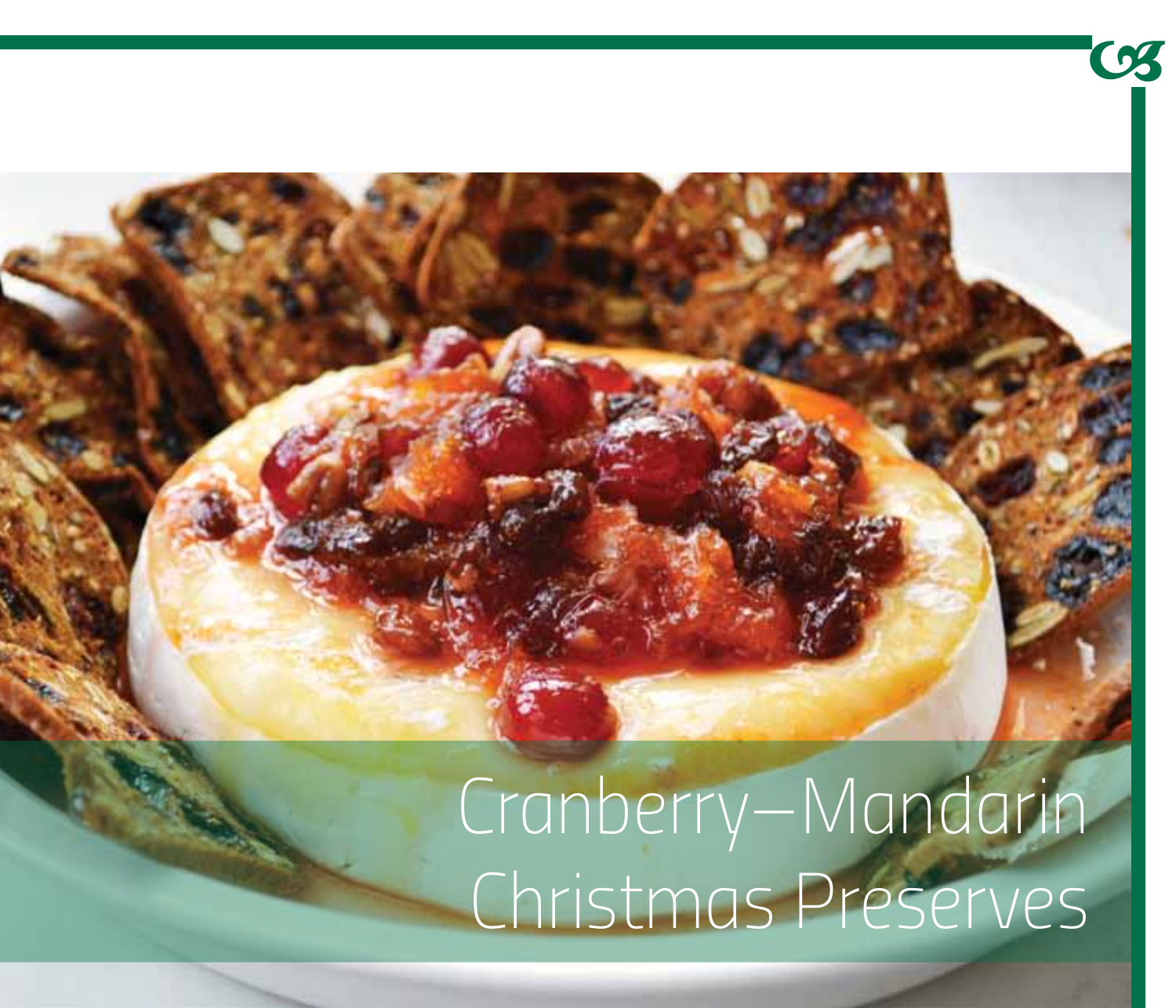This festive preserve is easy to make – cranberries are high in pectin, so it thickens without effort – it's delicious on toast, or slice the rind off the top of a brie, spoon on some preserves and bake in a pie plate at 375˚F for 10 minutes, or until oozy.

#### *Cranberry-Mandarin Christmas Preserves*

5-6 mandarin oranges 2 small lemons 4 cups sugar 2 cups fresh or frozen cranberries 1 cup raisins 1 tsp. cinnamon or 2 cinnamon sticks 1/4 tsp. ground allspice 1/2 cup chopped pecans

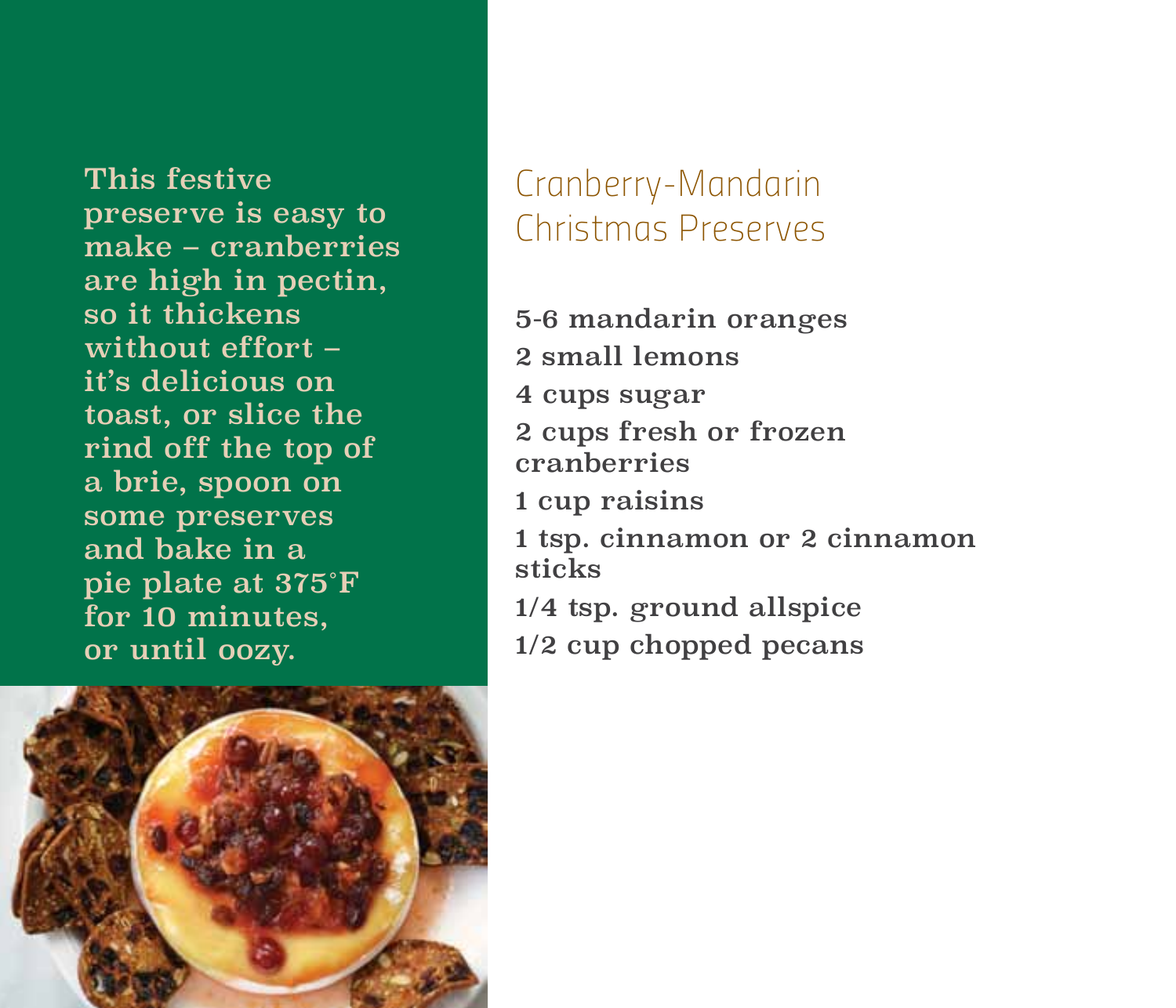Grate the zest off the mandarin oranges and lemons into a large saucepan or small pot. Peel the fruit and break (or slice) the insides into chunks (quarters are fine) into the bowl of a food processor. Pulse a few times, just until chunky. Add to the saucepan with the zest.

Add the sugar, cranberries, raisins, cinnamon and allspice and bring to a boil. Reduce heat and simmer for 15-20 minutes, until the mixture thickens and becomes more uniform in colour and the cranberries pop. Remove from heat and set aside to cool. Remove the cinnamon sticks, if you used them, and stir in the pecans.

Store in jars in the fridge for up to a month, or freeze for up to 6 months.

Makes about 6 cups.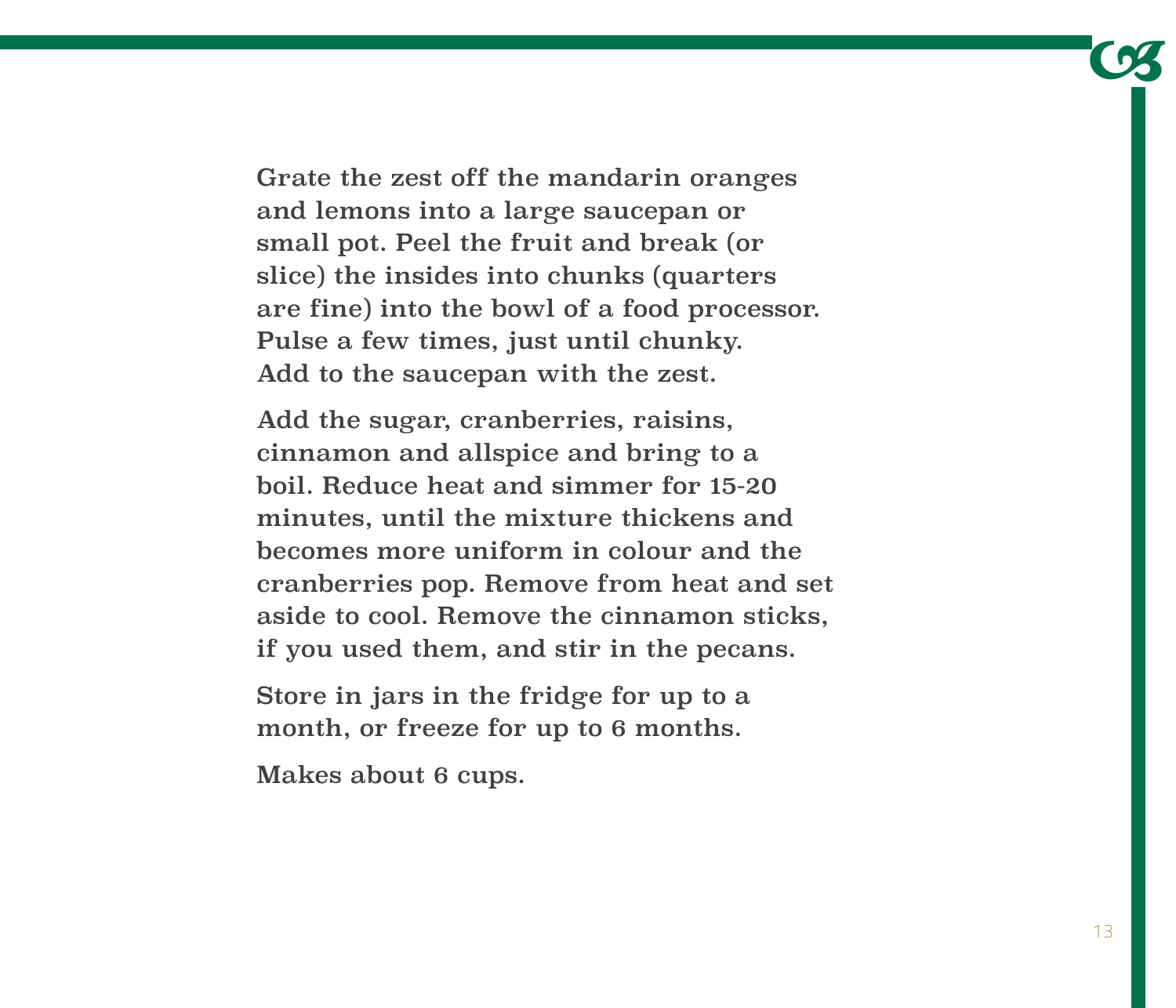Homemade *Holiday Antipasto* antipasto has always been a holiday staple around here – my grandma and great aunts used to make enormous batches for the Christmas bazaar, and my parents always served it at parties. It's easy to make, but requires plenty of chopping doing the veggies in batches in the food processor speeds up the process significantly. Just be sure you don't overdo it – you want the veggies to retain a certain level of chunkiness.

1/2-1 cup olive or canola oil, or half of each

1 small head cauliflower, separated into small florets

1 large or 2 medium purple onions, peeled and chopped

2 – 375 mL cans or jars pitted, sliced black olives

2 – 375 mL cans or jars manzanilla olives, sliced

2 small red or yellow bell peppers, seeded and chopped

3 – 106 g cans cocktail shrimp, or 2 cups small frozen shrimp

3 cans tuna in water, drained

3 1/2 cups ketchup

1 cup white vinegar

2 – 10 oz. (284 mL) cans mushroom slices or pieces, drained *<sup>14</sup>*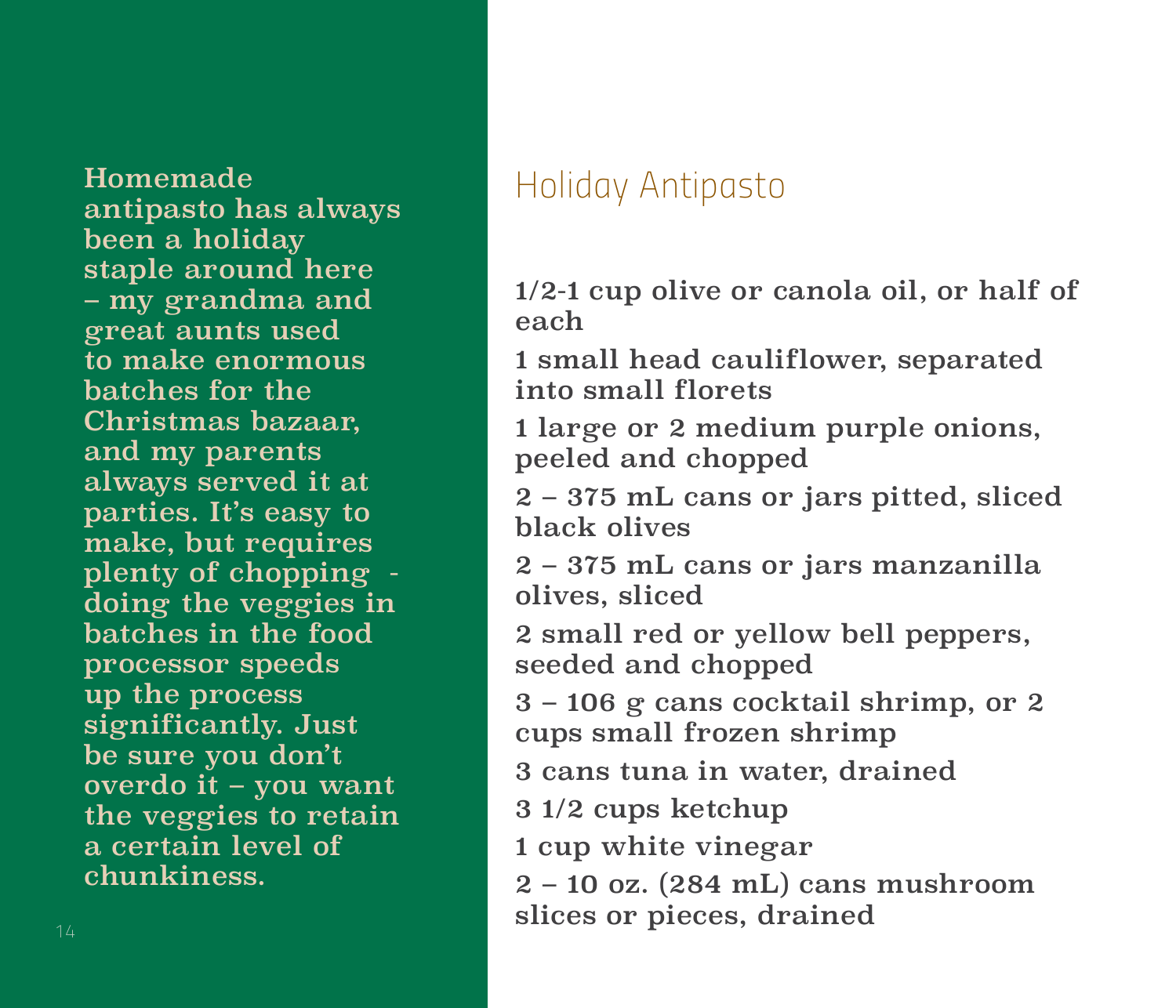In a very large pot, combine the oil, cauliflower, onions and olives and bring it all to a boil over medium-high heat. Cook, stirring often, for 5 minutes. (This is how it's worded in the original book – it sounds as if the veg are boiling in oil, but really the ratio is so great that it's a lot of cauliflower, onions and olives sort of glistening in the oil – it's hard to tell if it's actually "boiling", so just make sure it's cooking to the point where any juices you see are bubbling.)

Add the remaining ingredients and heat just until it boils. If you are using jars, pour the hot antipasto into hot, sterilized jars; seal and cool. Otherwise, remove the pot from the heat and let the antipasto cool, then transfer to containers to store in the fridge or freezer.

Makes about 12 cups (3 L).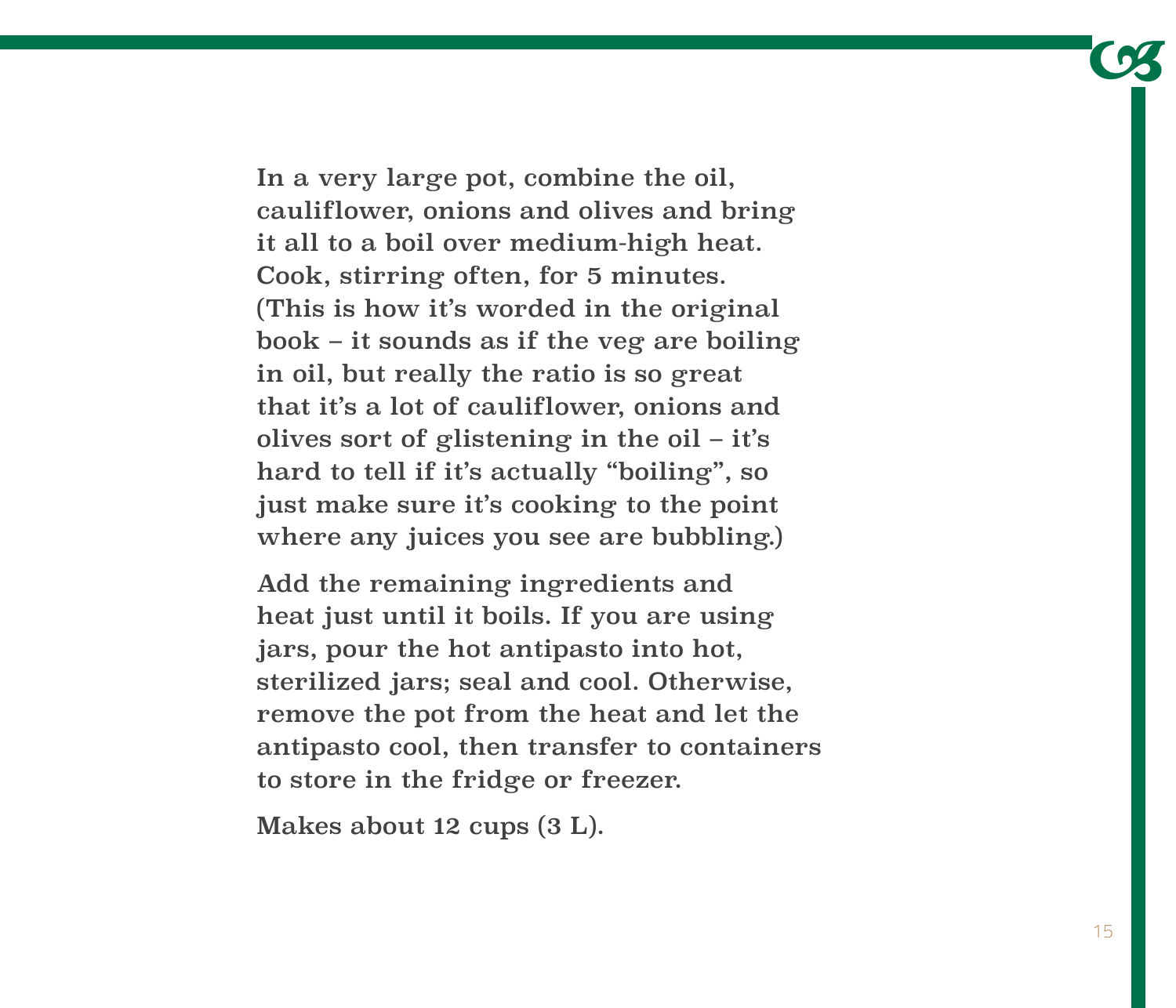A good cookie recipe is indispensible during the holidays; this classic chocolate chunk cookie dough spiked with orange is quickly blitzed up in a food processor, and can be baked like traditional cookies, or patted into a large cast iron skillet and baked as one giant cookie, served in wedges. For a change, use white chocolate chunks and add fresh or dry cranberries.

#### *Santa's Skillet Chocolate Chip Cookie*

1/2 cup butter, at room temperature 1/2 cup packed brown sugar 1/4 cup sugar grated zest of an orange (optional) 1 large egg 1 tsp. vanilla extract 1 1/2 cups all-purpose flour, or half all-purpose, half whole wheat 1 tsp. baking soda  $1/2$  tsp. salt 1 - 1 1/2 cups chocolate chips 1/2 cup chopped pecans or walnuts (optional)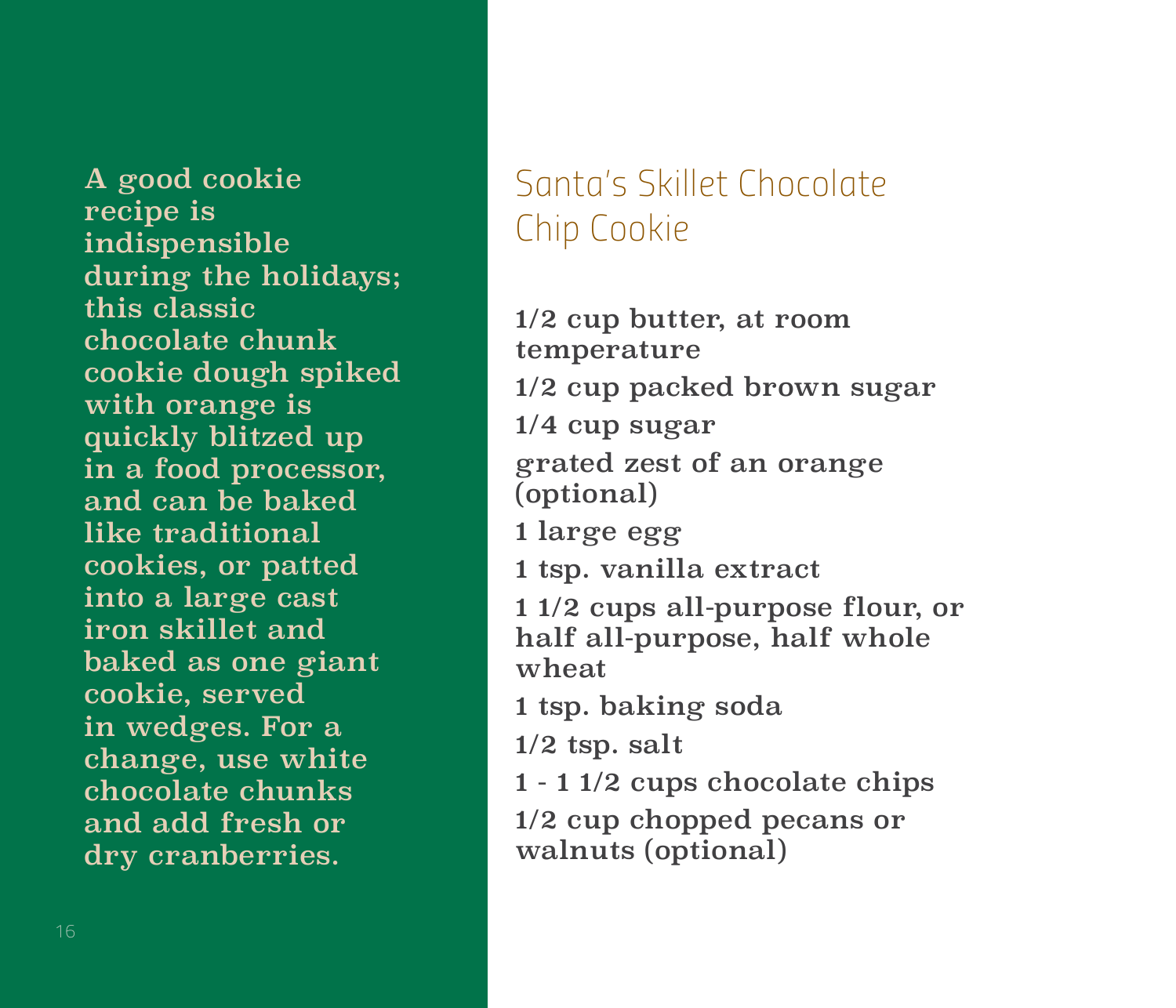Preheat the oven to 350˚F.

In the bowl of a food processor fitted with the blade attachment, pulse the butter and brown sugar, along with the orange zest(optional), until well blended. Add the egg and vanilla and process for a good minute, until the mixture is pale and creamy. Scrape down the sides of the bowl if you need to.

Add the flour, baking soda and salt and pulse until almost combined; add the chocolate chips (and pecans, if you're using them) and pulse just until the dough comes together.

Press the dough into 1 large or 2 smaller cast iron skillets (or bake some of the dough in a skillet and drop the rest by the spoonful onto a parchment-lined sheet); bake for 15-20 minutes, or until pale golden and just set. (If you're baking cookies, bake them for 12-14 minutes, until pale golden around the edges and just set.)

Makes 1 large or 2 smaller skillet cookies,or 1 1/2 dozen regular cookies. *<sup>17</sup>*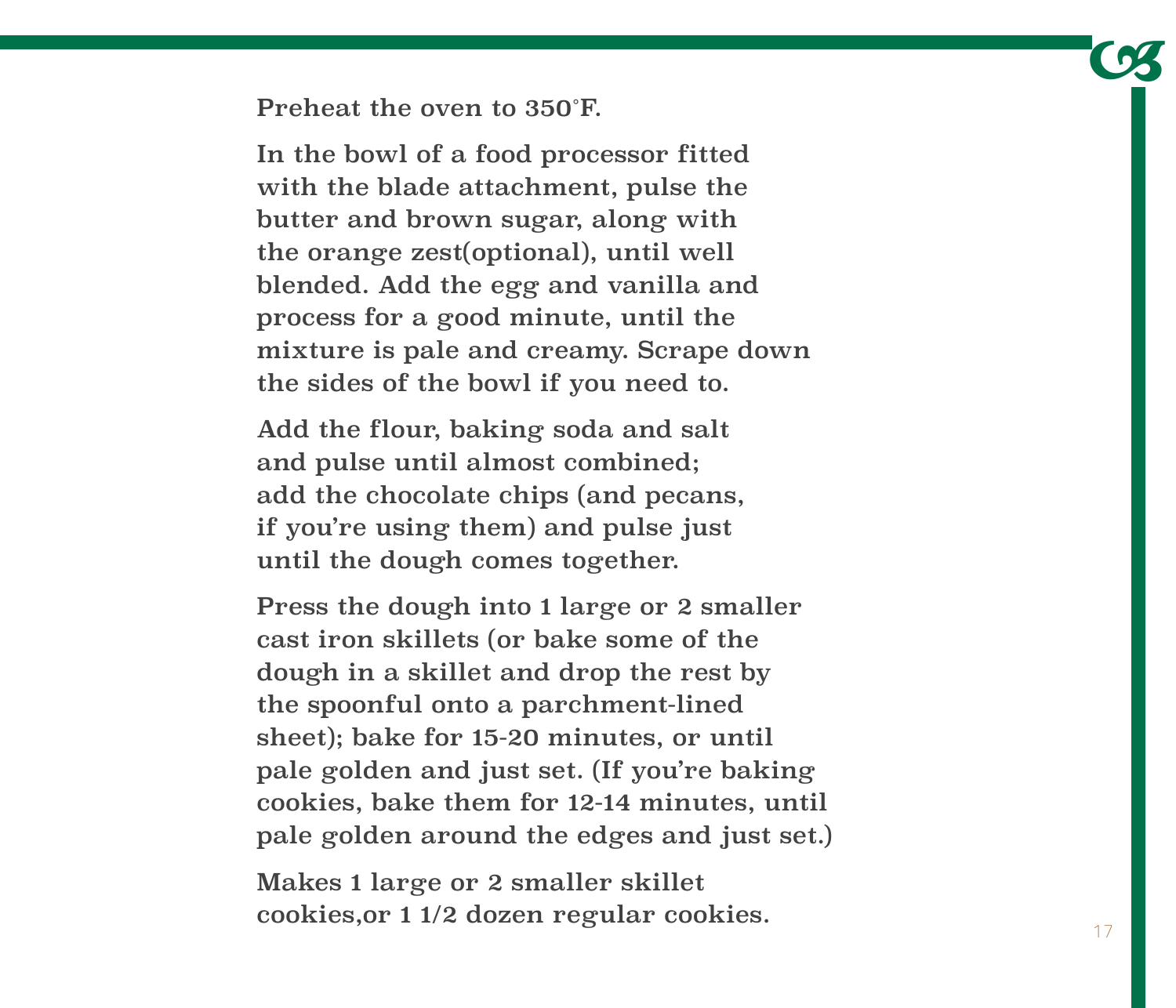#### *Stand Mixer*

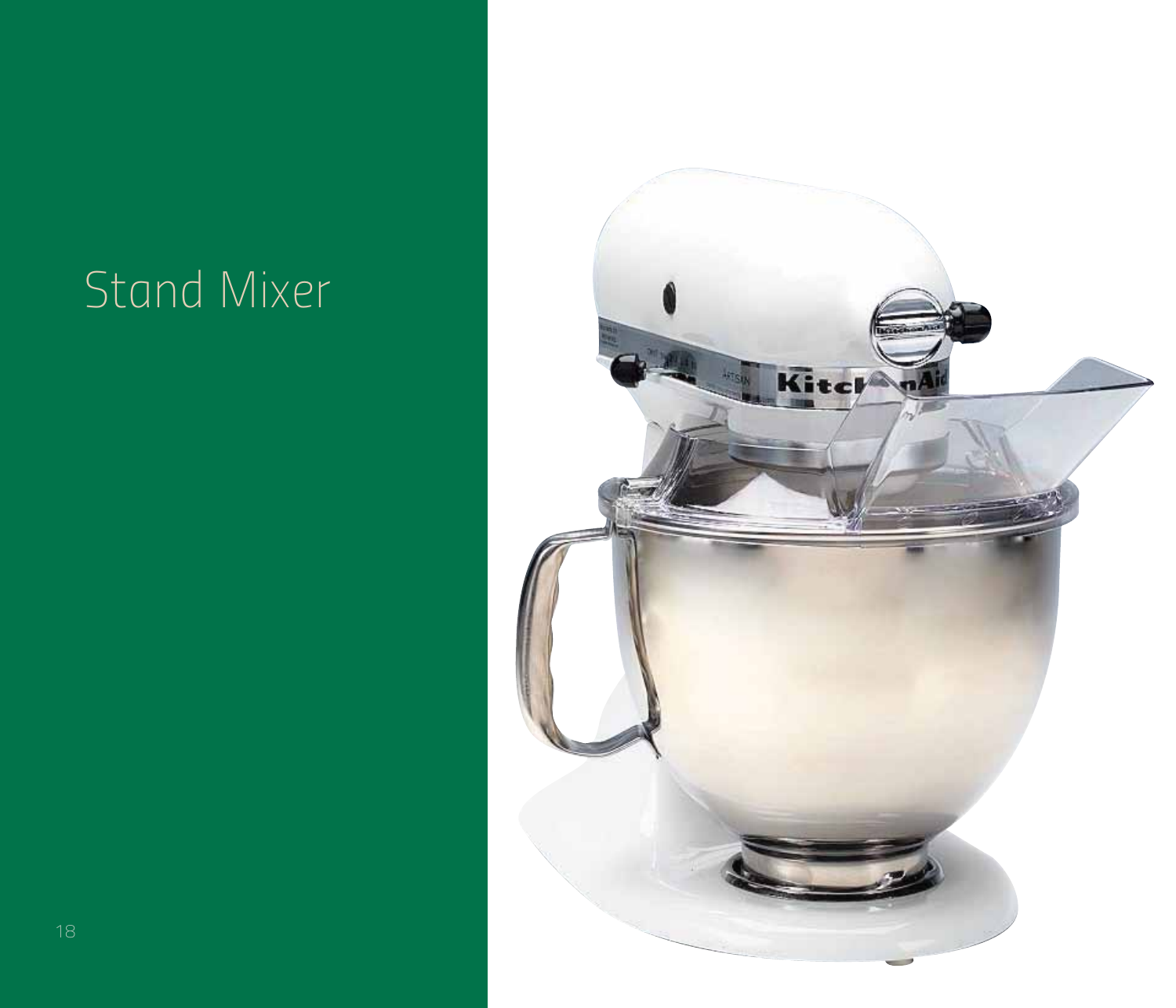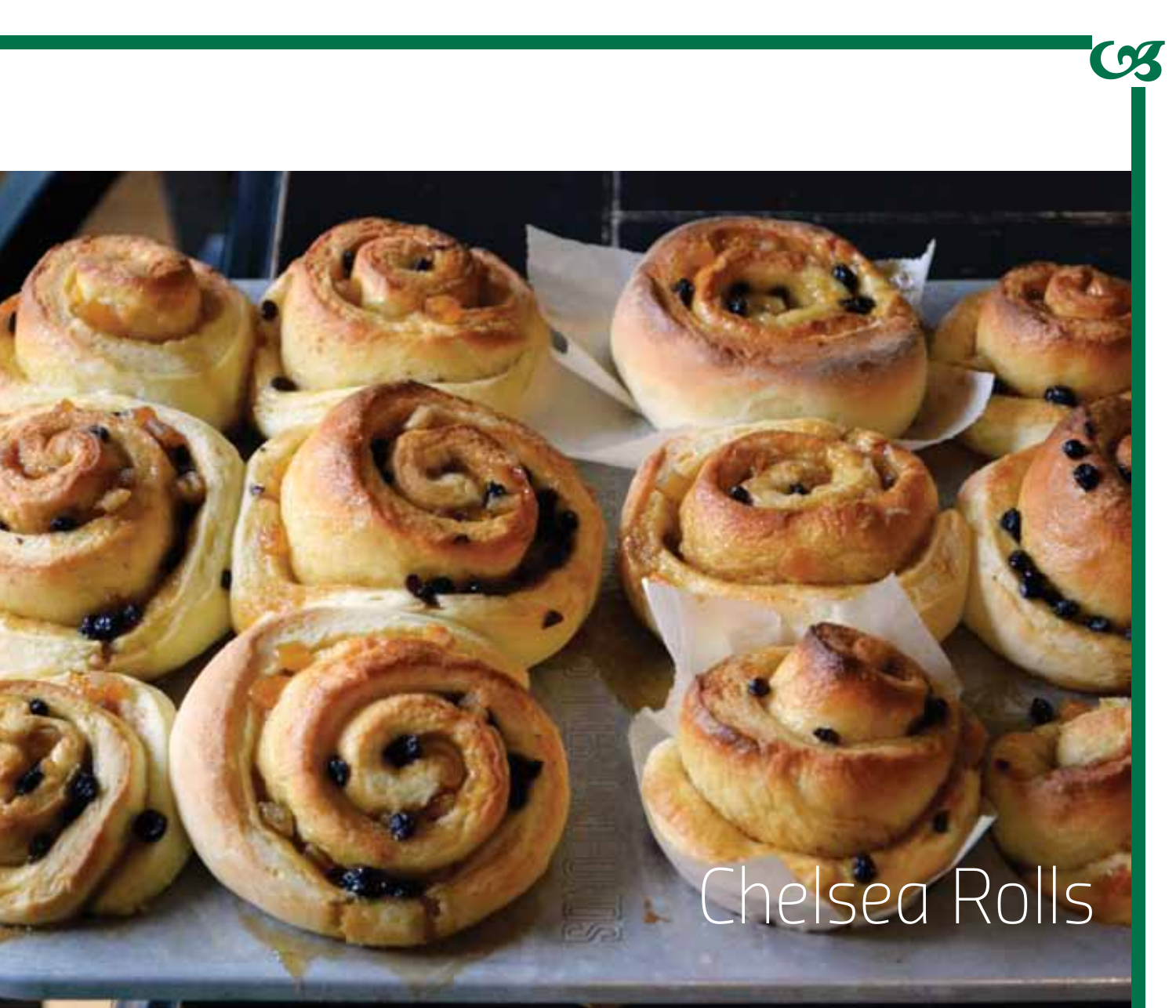A Chelsea bun is like a not-toogooey cinnamon bun, having not been baked in a puddle of butter and sugar, with dough wrapped around currants and candied citron rather than the usual pecans or raisins.

#### *Chelsea Rolls*

Dough: 1 pkg. (2 1/4 tsp.) active dry yeast 1/4 cup sugar 1/2 cup milk 1/4 cup butter grated zest of an orange (optional) 1 tsp. salt 2 large eggs 3 1/2-3/4 cups allpurpose flour

Filling: 1/4 cup butter, melted 1/2 cup packed brown sugar 1/2 tsp. cinnamon 1/3 cup currants 1/3 cup candied citron or chopped dried apricots 1/3 cup dried cranberries 3 Tbsp. honey or maple syrup



Put 1/2 cup warm water in a large bowl (of a stand mixer, if you have one) sprinkle over a pinch of the sugar and the yeast; let stand for 5 minutes, or until foamy.

Meanwhile, in a small saucepan heat the milk, butter, orange zest and remaining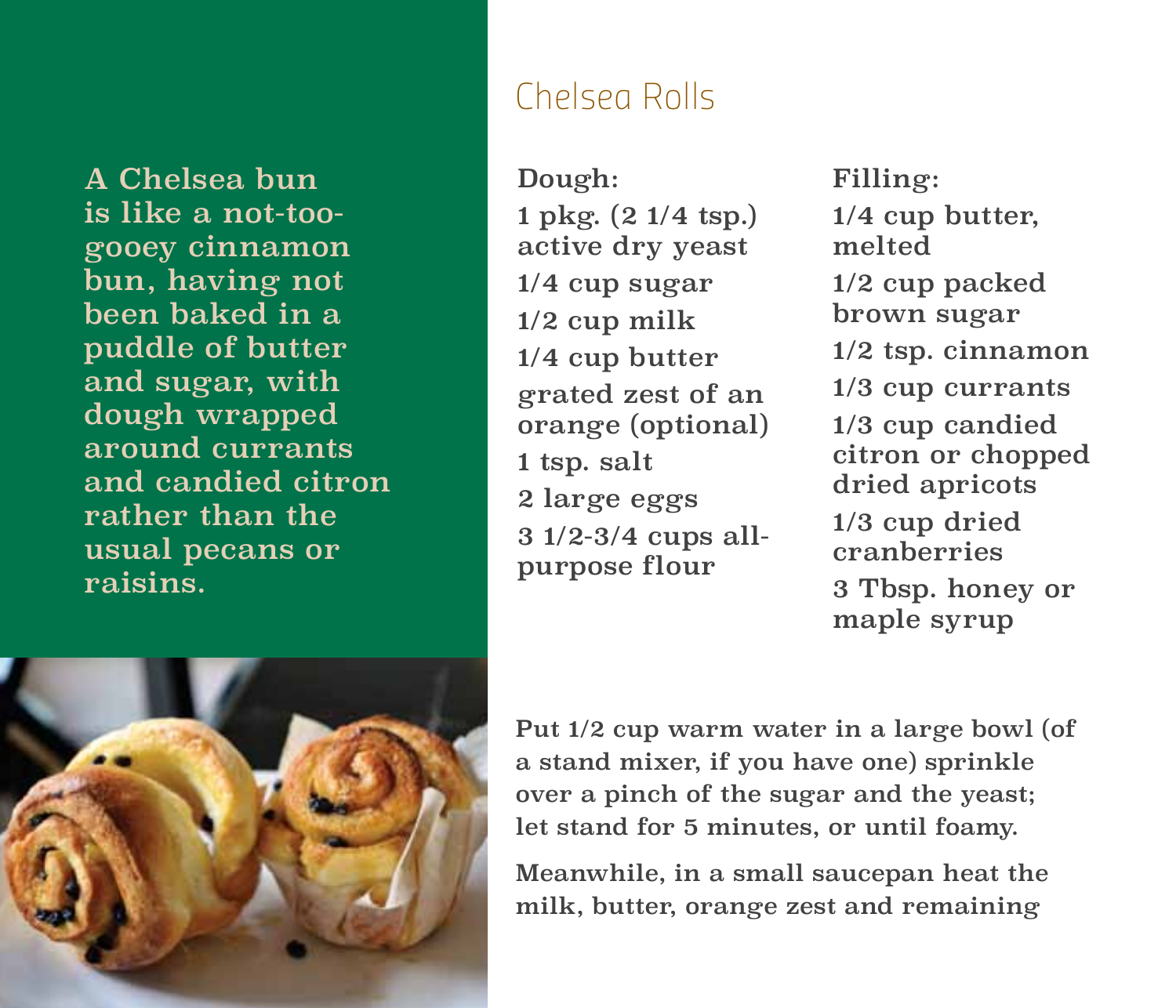sugar until the butter melts. Set aside and cool slightly, then add to the yeast mixture along with half the flour and the eggs. Beat by hand or with the paddle attachment until well blended and gooey.

Attach the dough hook and add another 1 1/2 cups of flour and the salt, and mix/knead for 7-8 minutes, until you have a smooth, tacky dough that comes away from the sides of the bowl. Add a little extra flour if you need it, but don't add too much - it shouldn't be sticky, but should be tacky. Cover with a tea towel and let rest for 1 1/2- 2 hours, until doubled in bulk.

On a lightly floured surface, roll the dough out into a 14x18-inch rectangle. Brush with almost all the butter (leave a bit for brushing on top) and sprinkle with brown sugar and cinnamon, scatter with currants, candied citron

and dried cranberries; drizzle with honey or maple syrup.

Starting on a long edge, roll up jellyroll style. Using a sharp serrated knife, cut the roll crosswise in half, then cut each piece in half, making quarters. Then cut each quarter into three pieces, so you have 12. Butter a muffin tin or spray it with nonstick spray, or put a square of parchment in each.

Place one roll in each muffin cup, cover the pan with a tea towel and let rise for another hour. (Alternatively, put them into the fridge to slow the rise overnight.)

When you're ready to bake, preheat the oven to 375°F. Brush the tops of the buns with the rest of the melted butter and bake for 25-30 minutes, until golden. Remove from the pan while they're still warm.

Makes 1 dozen buns.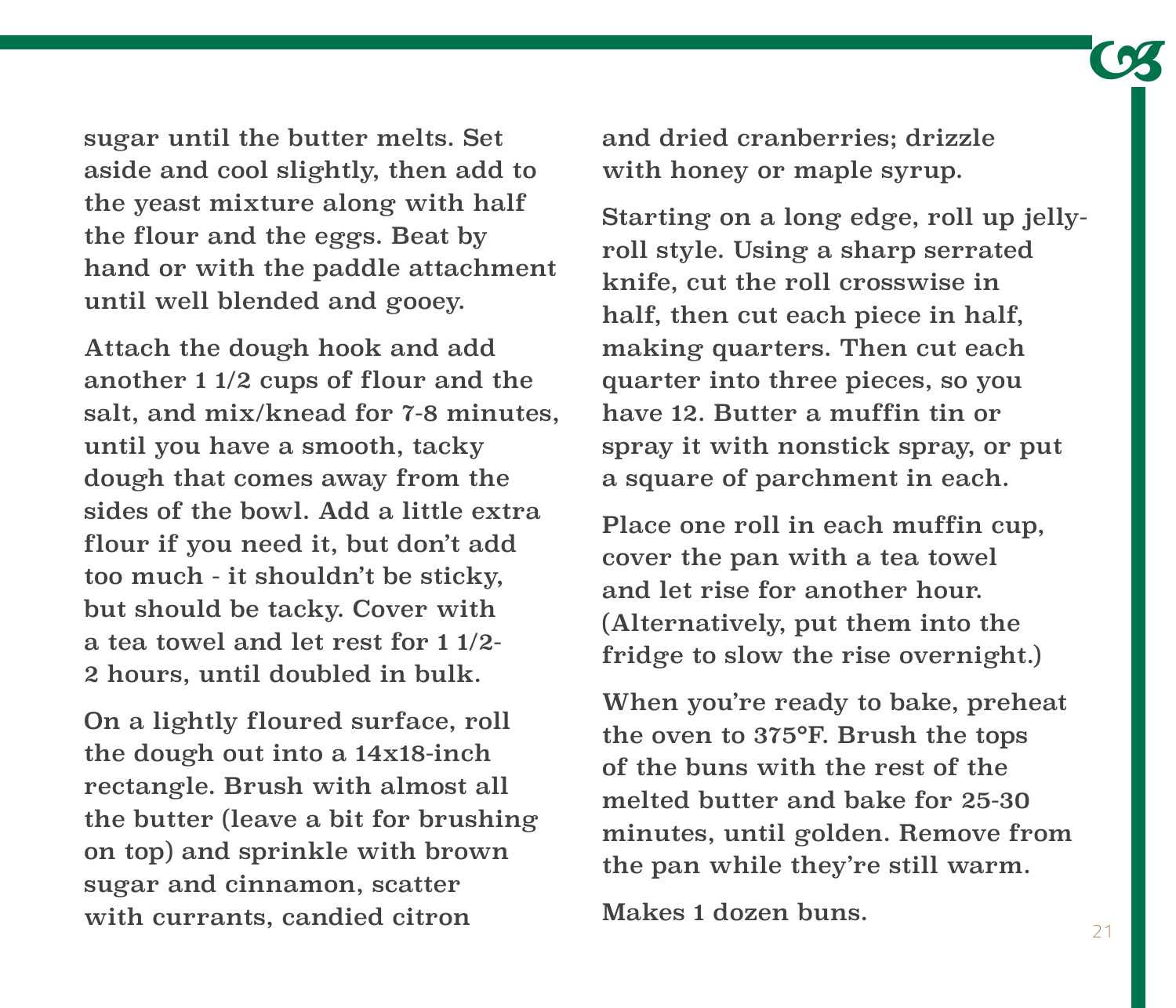These Spanish *Alfajores* caramel sandwiches are made of shortbread cookies spread with dulce de leche or homemade caramel; perfect for the holidays.

- 1 1/2 cups butter, at room temperature 1 cup sugar 1 tsp. vanilla
- 
- 3 1/2 cups all-purpose flour
- 1/4 tsp. salt

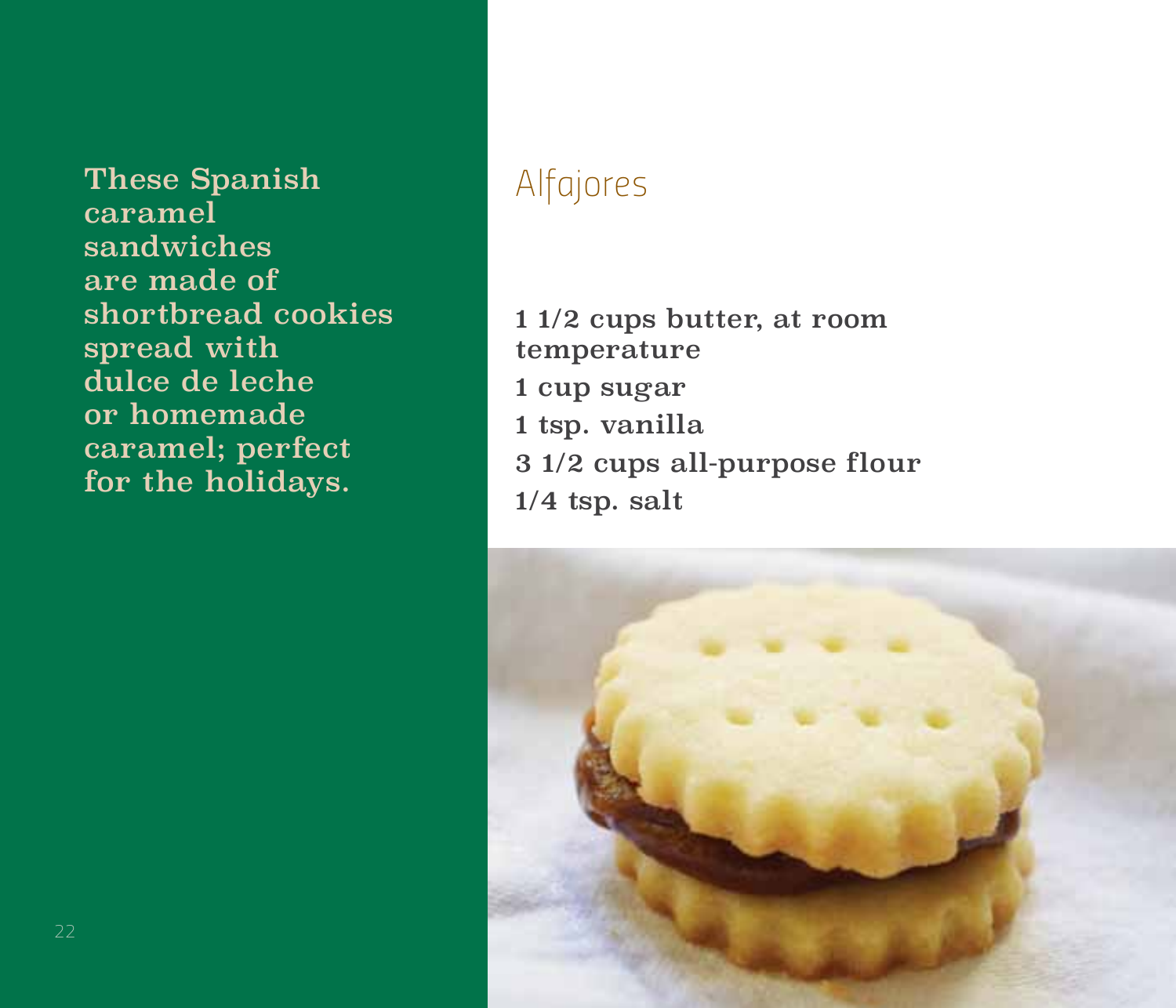dulce de leche or homemade caramel, for filling

In the bowl of a stand mixer fitted with the paddle attachment, beat the butter and sugar for 3-4 minutes, until pale and light. Beat in the vanilla.

Add the flour and salt and beat just until the dough comes together; gather it into a ball, divide it in half, shape each piece into a disk and wrap in plastic or waxed paper. Refrigerate for half an hour or so.

When ready to bake, preheat the oven to 350F. On a lightly floured surface, roll each piece of dough out 1/4-inch thick and cut into 1-1 1/2 inch rounds with a cookie cutter. Place on a parchment lined baking sheet and prick each once or twice with a fork.

Bake for 15 minutes, or until pale golden. Transfer to a wire rack to cool.

Once completely cooled, spread half the cookies with dulce de leche or caramel and top with a second cookie.

Makes about 2 dozen sandwich cookies.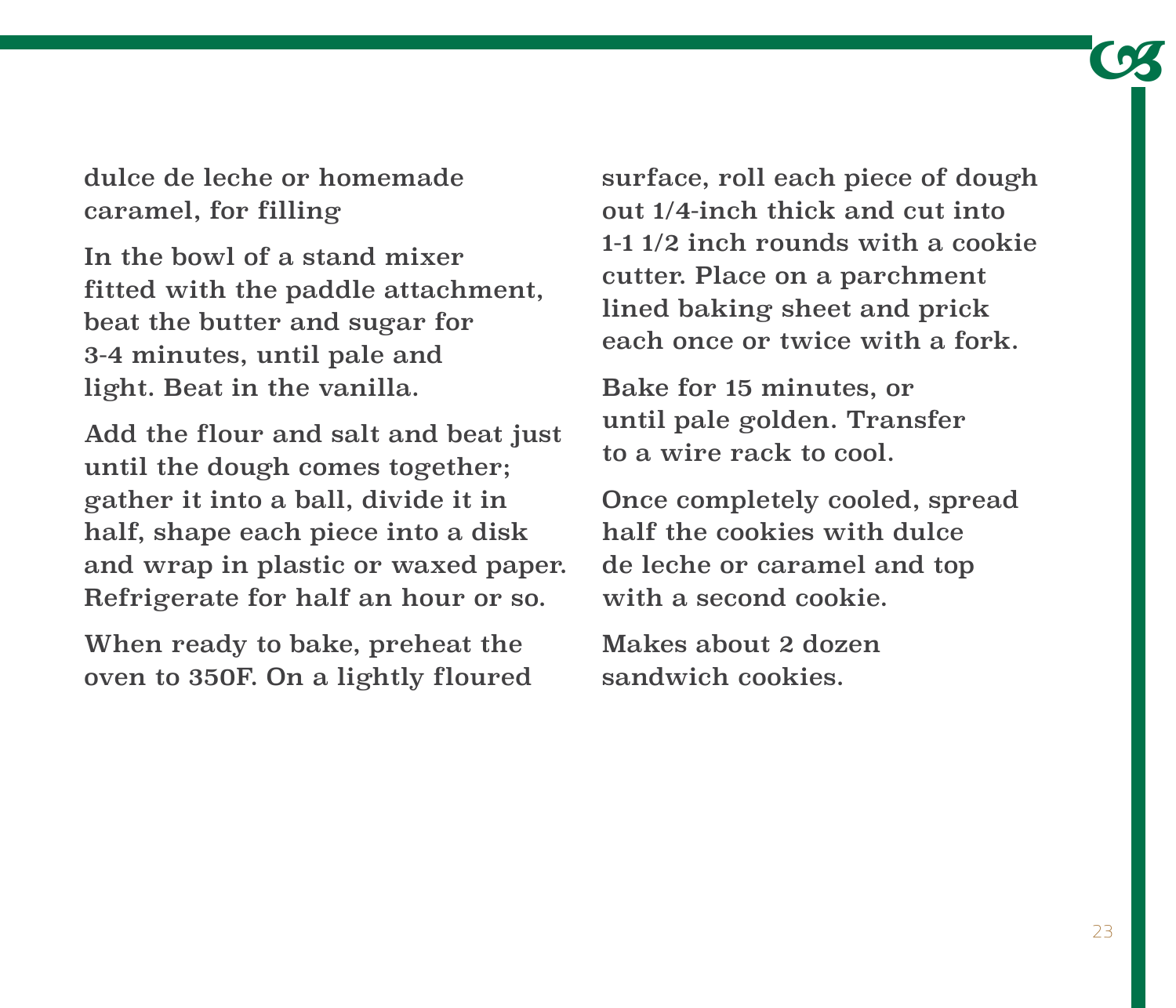### Actifry

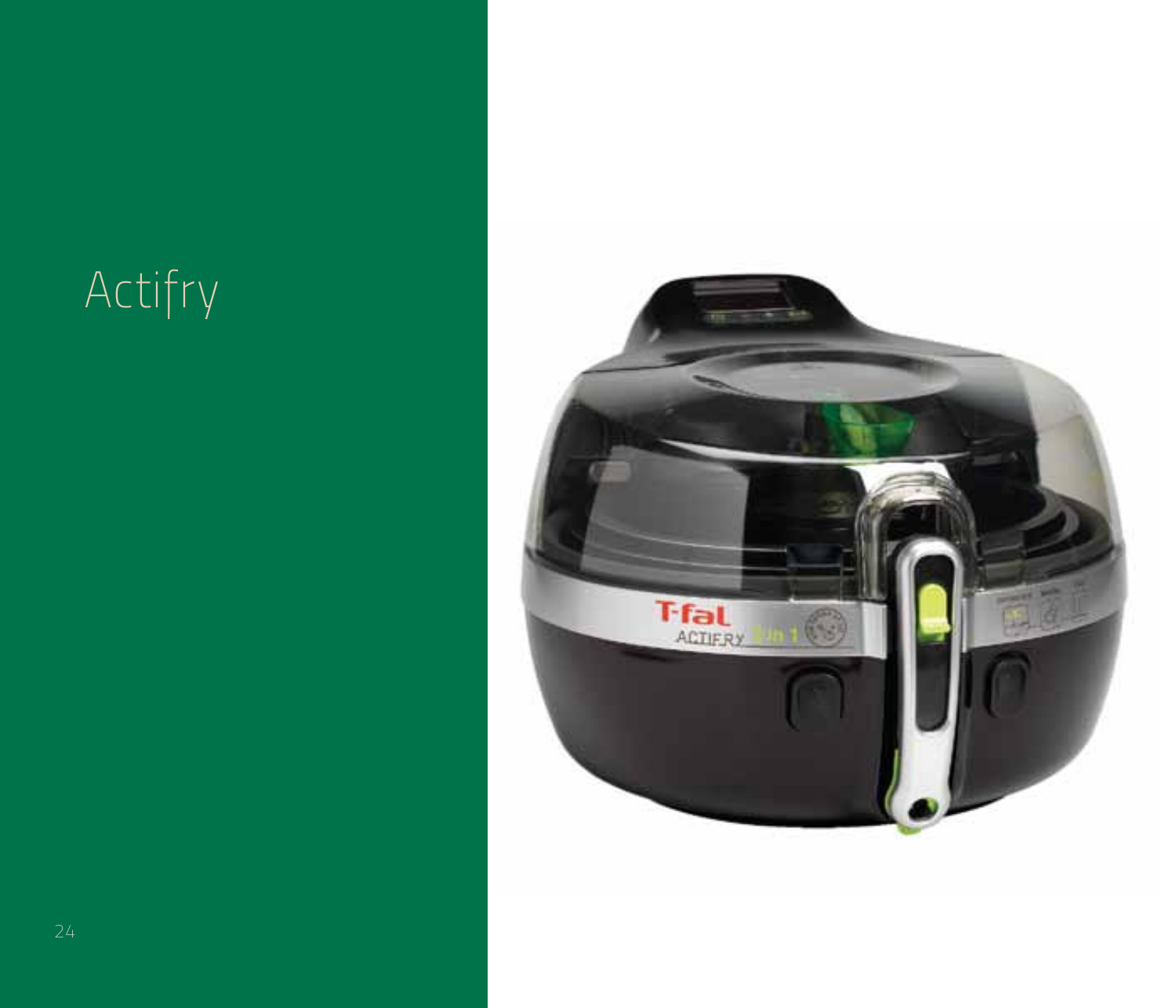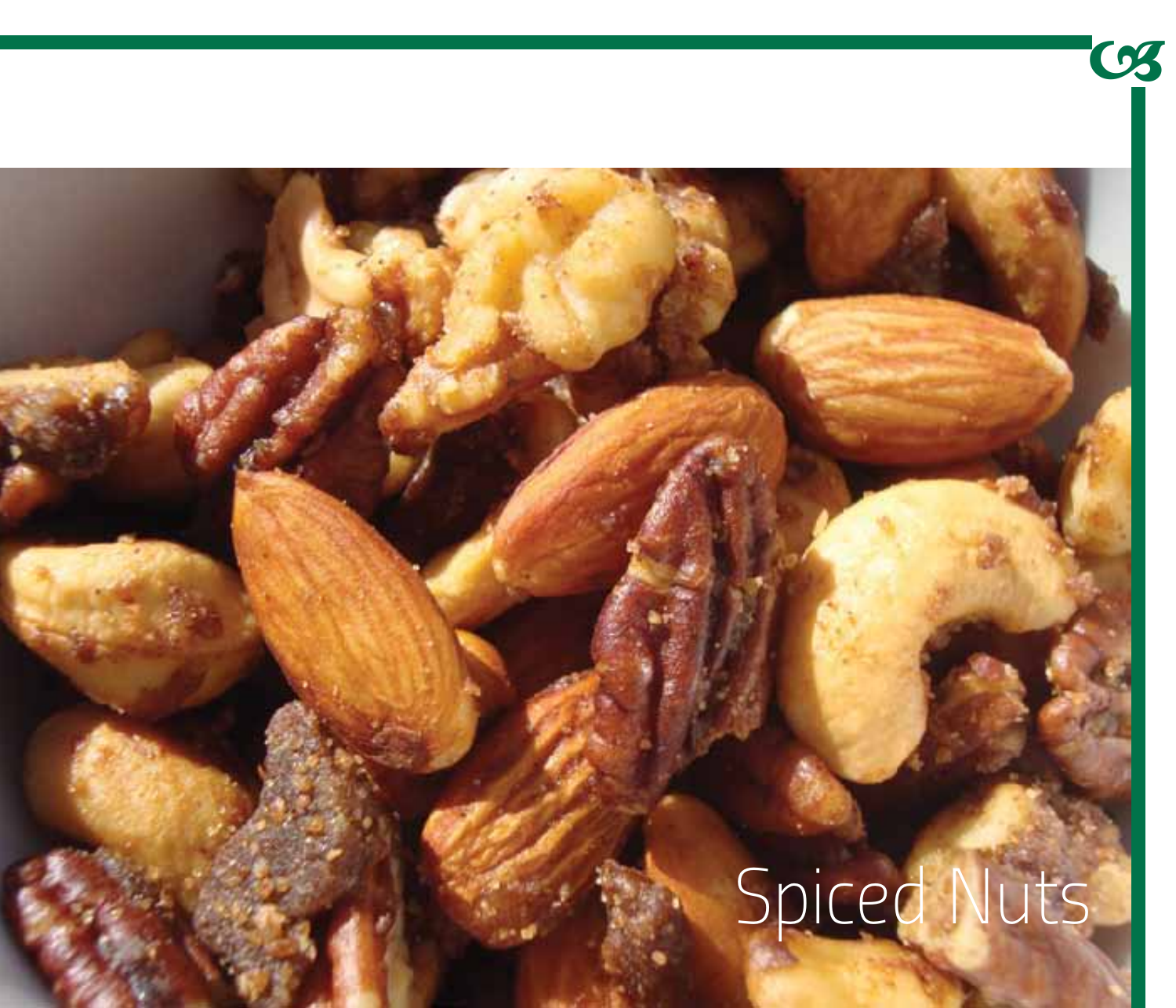Spiced nuts are *Spiced Nuts* great to have on hand for parties and gift-giving; these are delicious on salads too. You can bake them in the oven, or if you have an Actifry, try cooking them in it – keeping them moving as they cook will toast them evenly without allowing them to burn. The recipe doubles easily for a larger batch.

2 Tbsp. canola or olive oil or melted butter 1 garlic clove, peeled 2 cups unsalted mixed nuts, such as pecans, walnuts, cashews and almonds 2 tsp. flaky sea salt (or to taste) 1 tsp. chili powder 1/2 tsp. ground cumin 1/4 tsp. ground ginger 1/4 tsp. cinnamon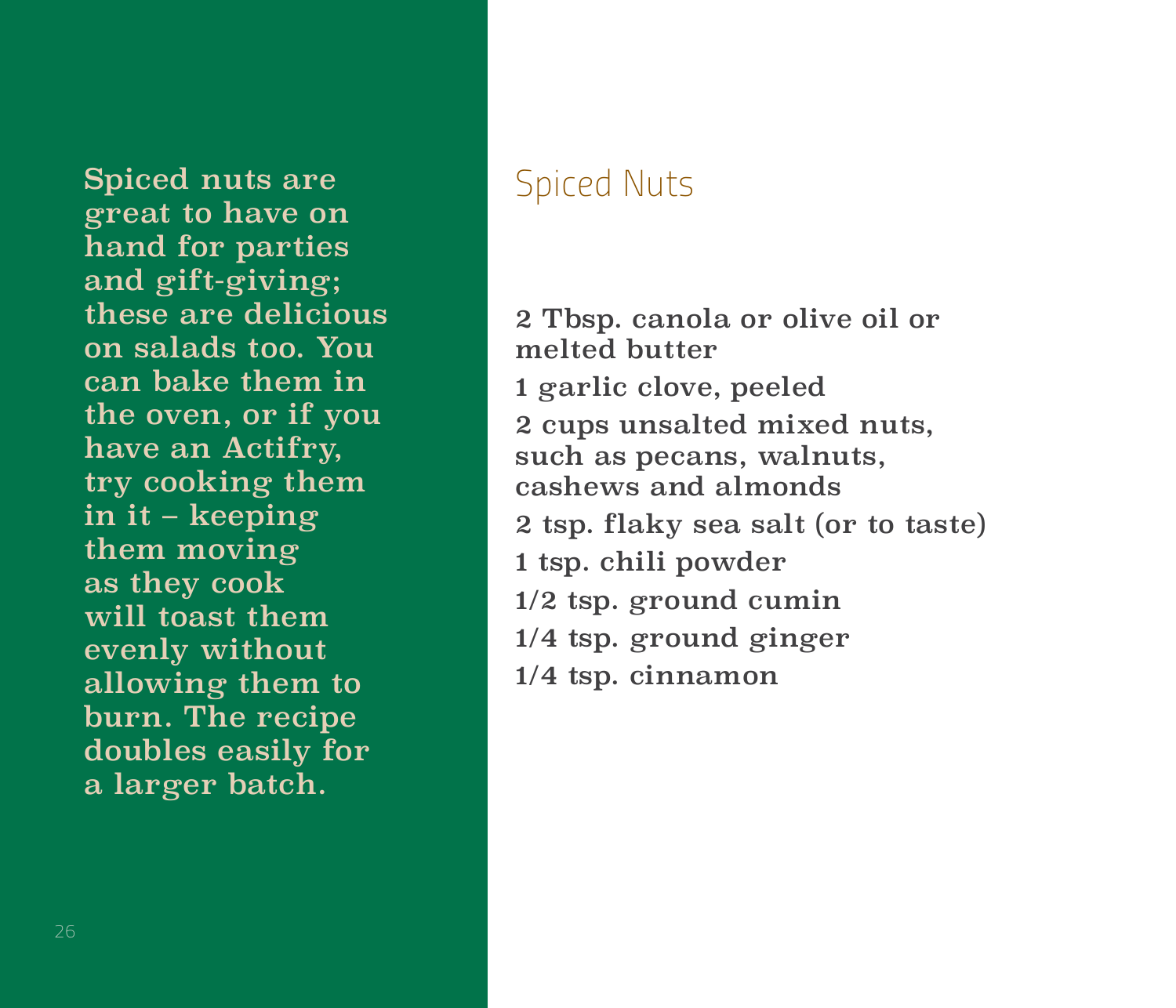Preheat oven to 325°F.

Pour the oil into a small ramekin and add the garlic; swish it around and set aside for a few minutes, then remove the garlic clove.

In a medium bowl, toss the nuts with the garlicky oil and spices until well coated.

Spread the nuts out in a single layer on a rimmed baking sheet and bake for 20- 25 minutes, shaking the pan occasionally, until fragrant and golden. Alternatively, cook in the Actifry until golden and fragrant. Set aside to cool completely.

Makes about 2 cups.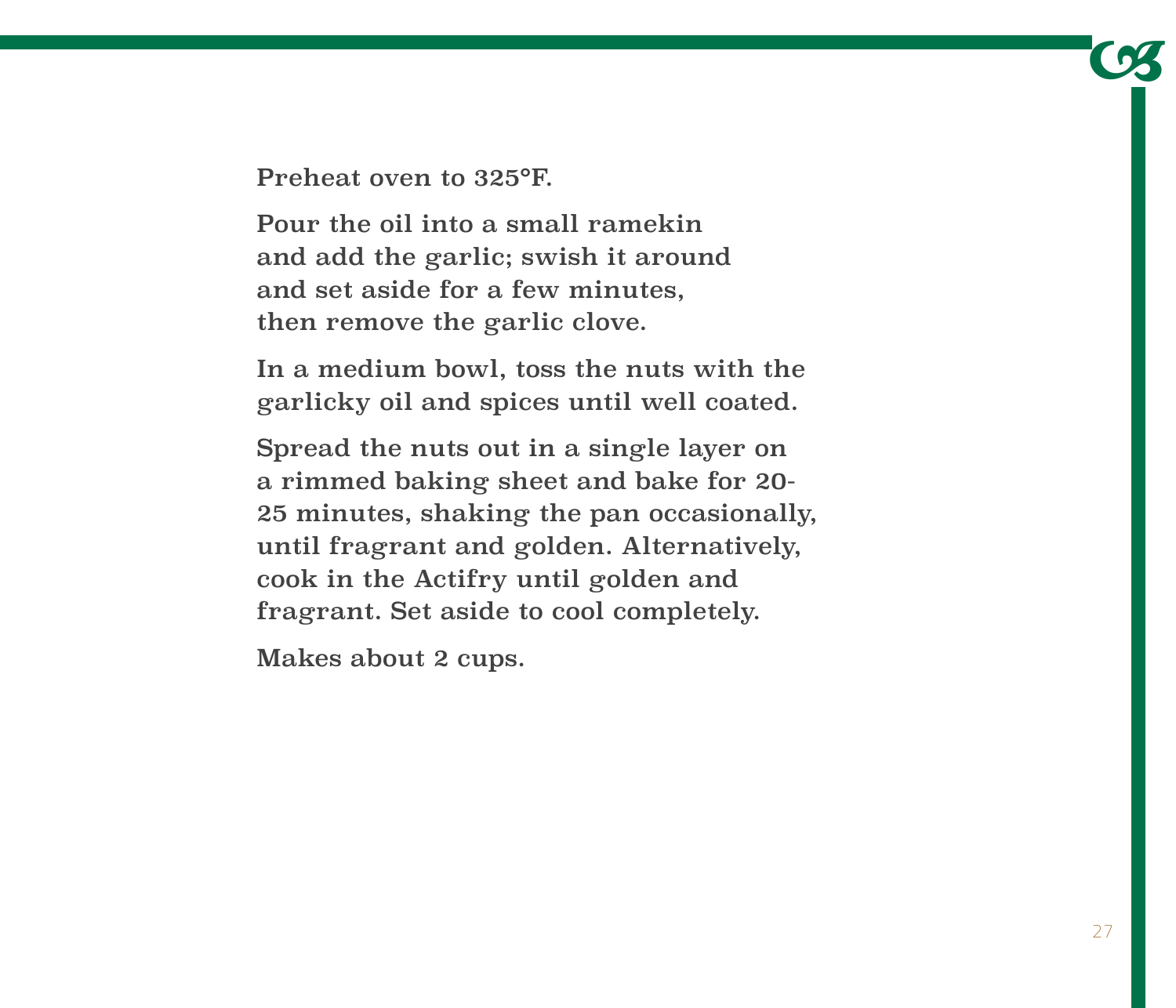is so delicious, there's no need to wait for turkey dinner leftovers to make it. Use your pan drippings to make gravy from scratch, or a packet of authentic poutine gravy from Montreal. If you have leftover stuffing, drop it in chunks over the fries along with the turkey and cheese curds.

#### This combination *Turkey Dinner Poutine*

4 large russet or Yukon gold potatoes, scrubbed canola oil, for cooking salt 1 cup chopped leftover roast turkey 1 cup cheese curds  $\frac{1}{2}$  cup gravy

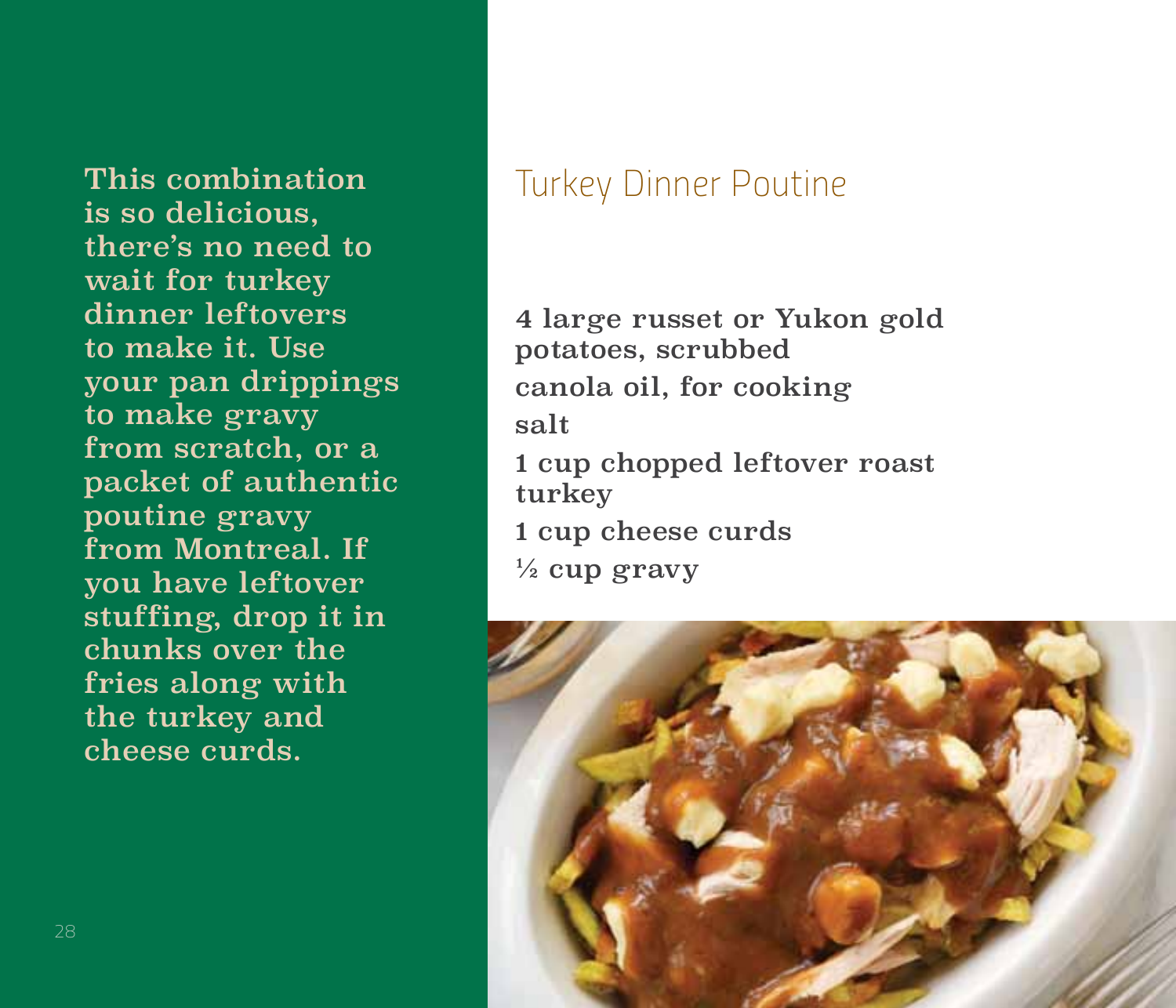Cut the potatoes into equally-sized sticks. If you have an Actifry, cook the potatoes in oil according to the manufacturers' directions. Otherwise, toss in oil to coat and roast at 450˚F, stirring once or twice, for 20 minutes, or until golden and crisp. Sprinkle with salt.

If you have a shallow, oven-proof dish, warm it in the oven to keep your poutine warm. Top fries with roast turkey and cheese curds, and pour gravy overtop.

Serves 4.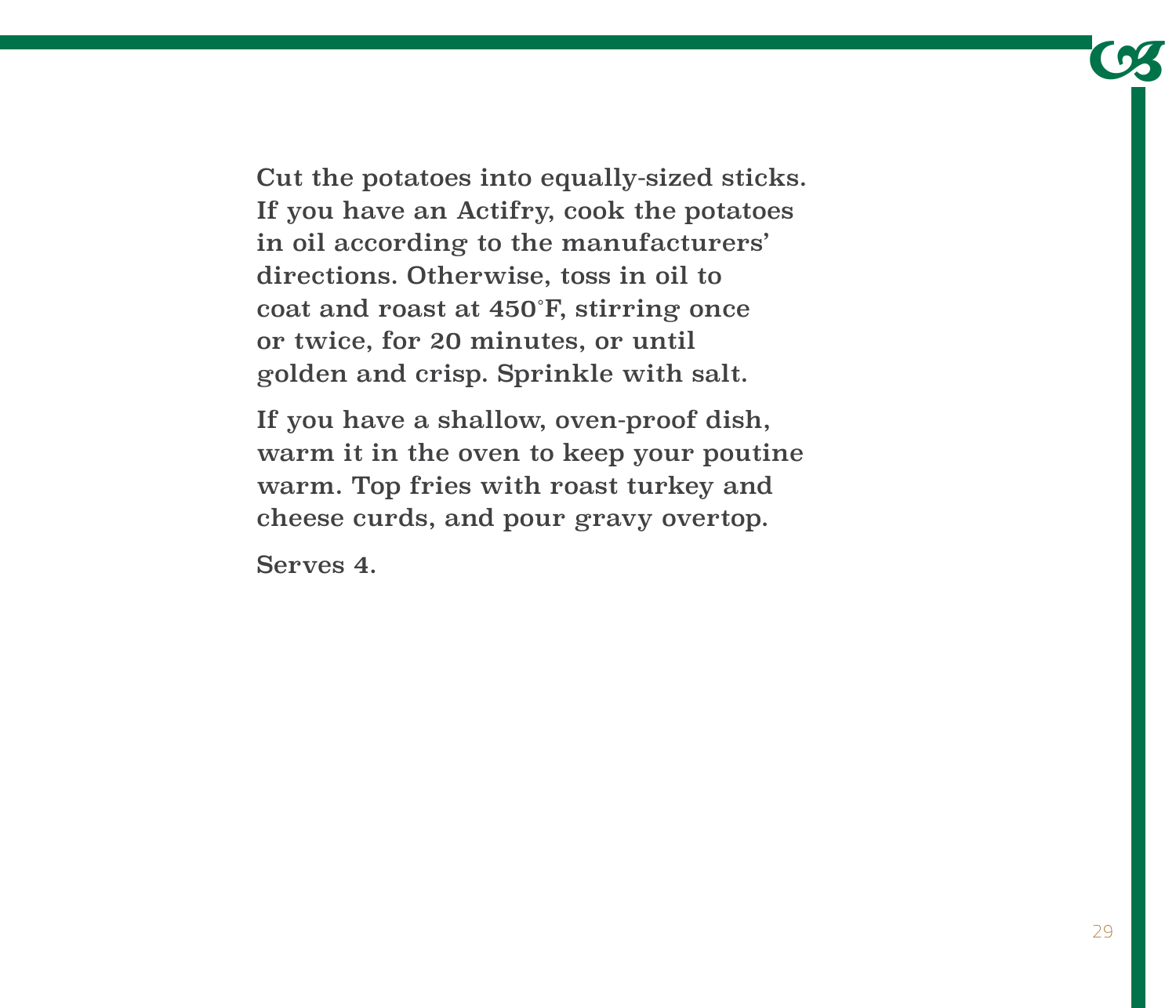#### *Fast Slow Cooker*

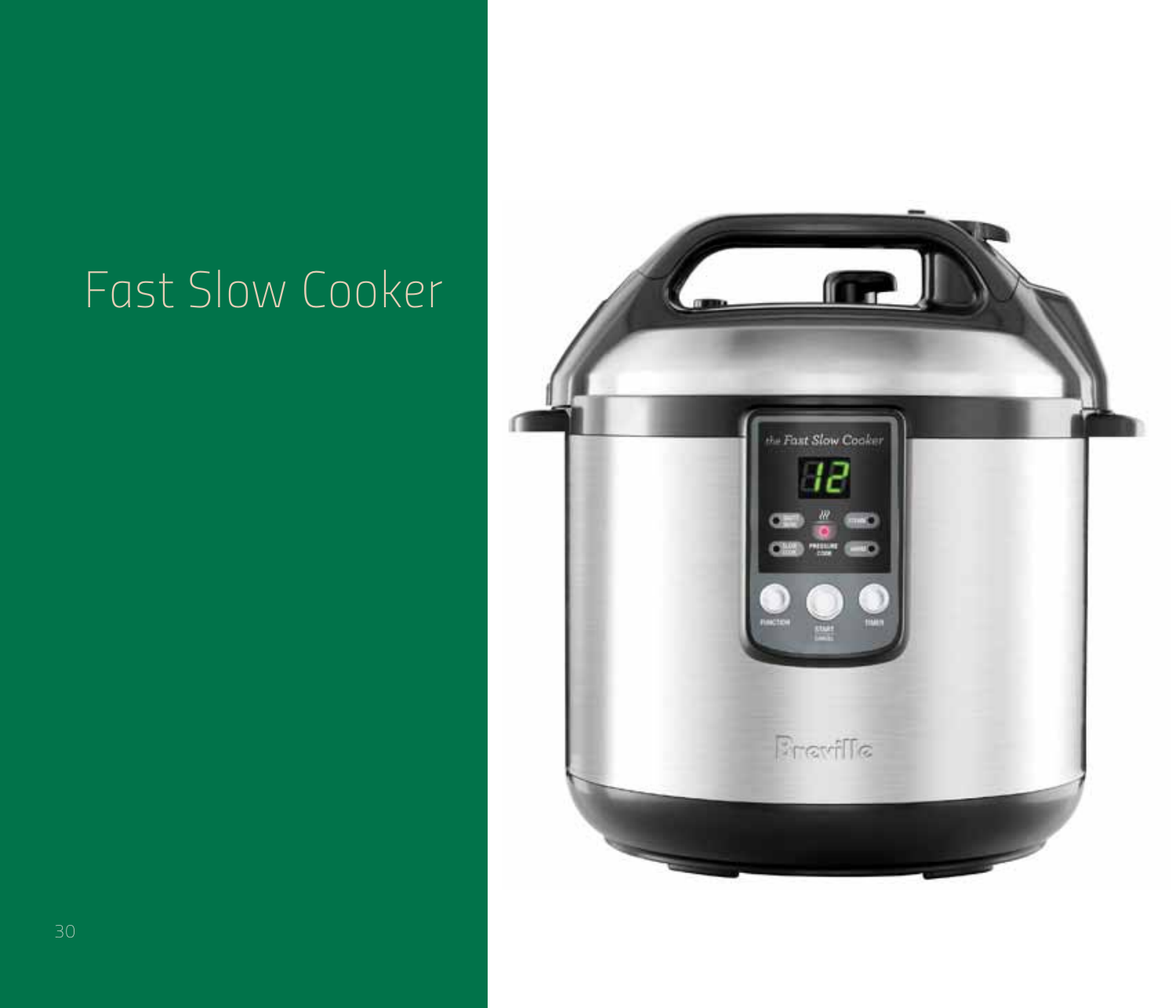# $\bullet$ Braised Bison Short Ribs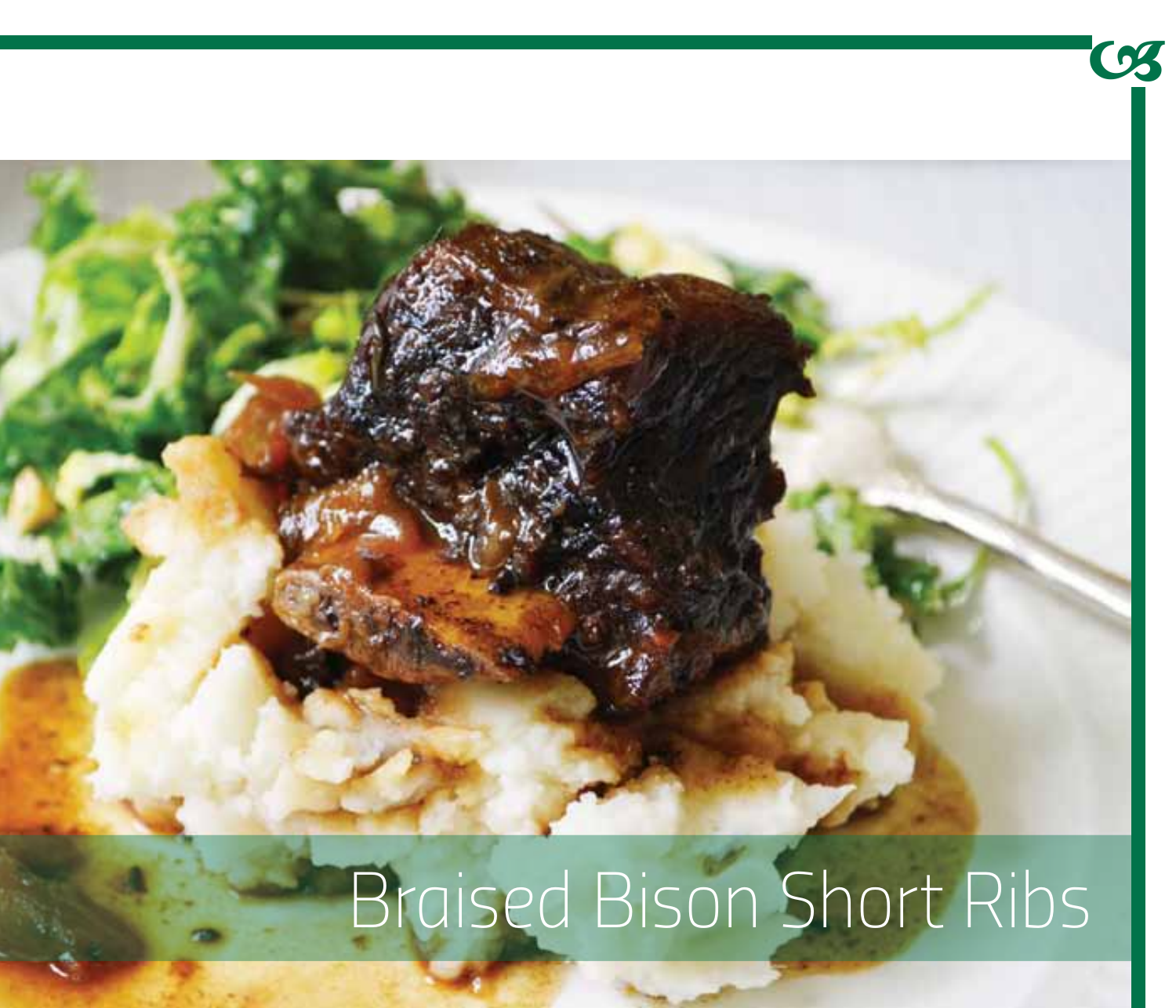beef short ribs make for a simple, festive alternative to the traditional turkey or ham, and are perfect for a cozy New Year's Eve gathering. The long, slow cooking time (cut to a fraction in a pressure cooker) breaks down tough connective tissues, making them meltingly tender. Serve with mashed potatoes or cheesy polenta to catch the flavourful drips.

#### Braised bison or *Braised Bison Short Ribs*

canola oil, for cooking 2 lb. bison or beef short ribs (about 6) salt & pepper 1 small onion, chopped 1 carrot, chopped 1 celery stalk, chopped 4 garlic cloves, crushed 1 cup red wine 2 Tbsp. balsamic vinegar beef or chicken stock (or more wine)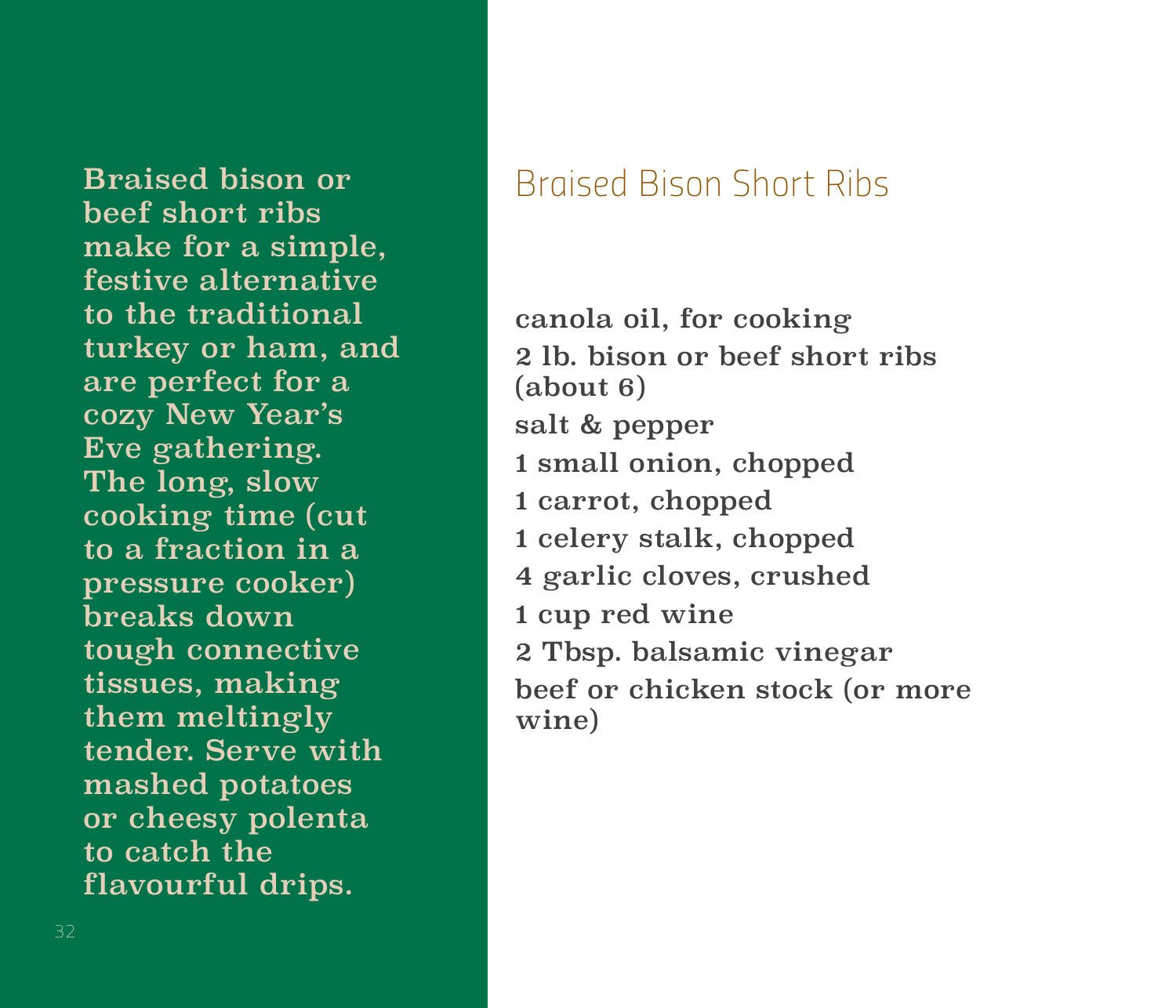Heat a drizzle of oil in a heavy skillet or oven-proof pot set over medium-high heat. Season the ribs with salt and pepper and brown on all sides; set aside, or transfer to a pressure cooker or slow cooker. Add the onion, carrot and celery to the pan and cook for a few minutes, until they start to soften and loosen any browned bits from the bottom of the pan. Add the garlic and cook for another minute.

If you're going to braise the ribs in the pot, return them to the pot with the vegetables. Otherwise transfer the veggies to the pressure cooker or slow cooker. Pour the wine and balsamic overtop, and

add enough stock to come about halfway up the sides of the ribs.

If you're cooking them in the pot, cover and cook at 300F for 3 hours. In the pressure cooker, bring it up to temperature according to the manufacturers' directions and cook for about 45 minutes; cool and release the lid. In a slow cooker, cover and set on low for 8 hours.

Strain the veggies out of the sauce or puree them right in the pot with a hand-held immersion blender; bring to a simmer on the stovetop and cook until slightly reduced, if it needs it.

Serves 6.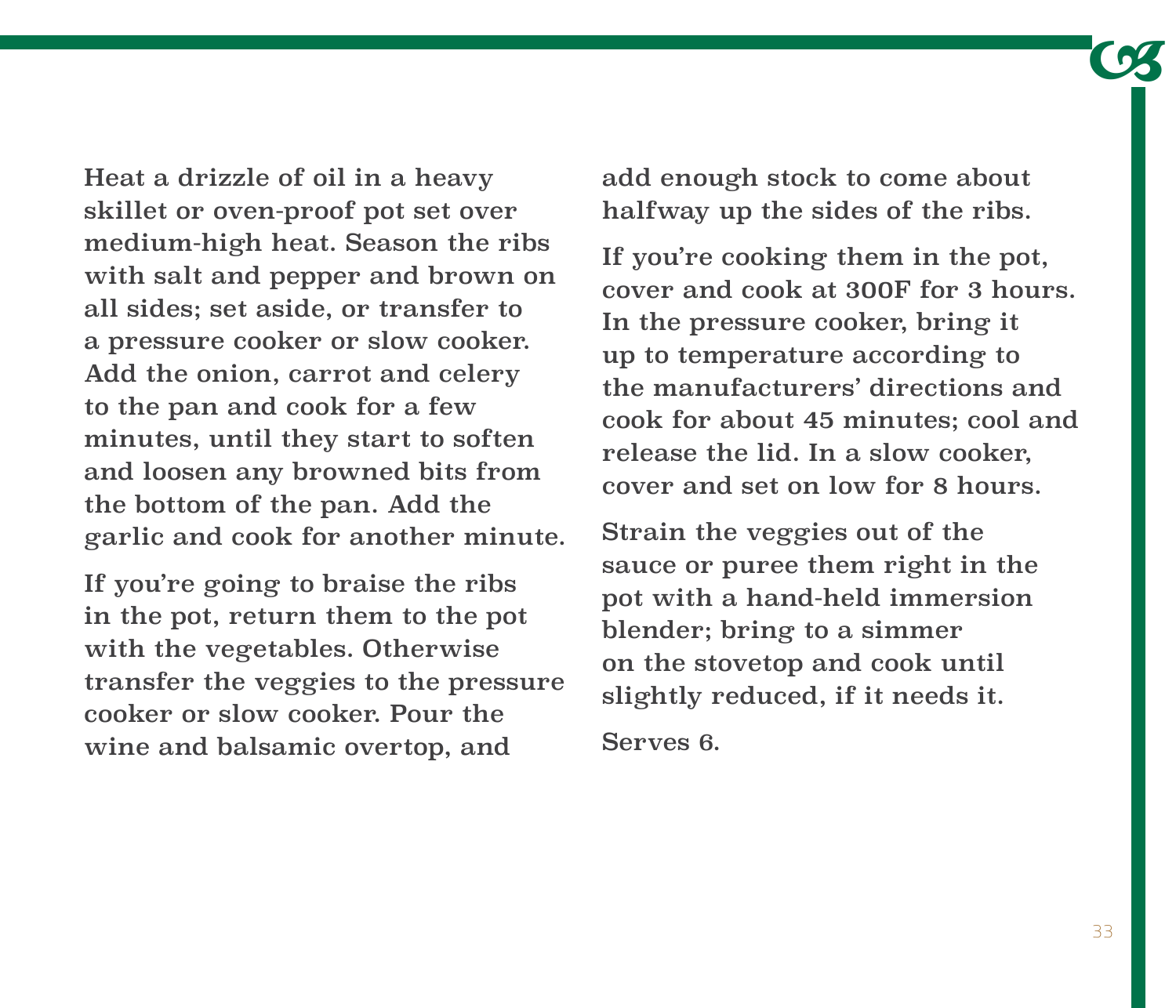#### *Optigrill*

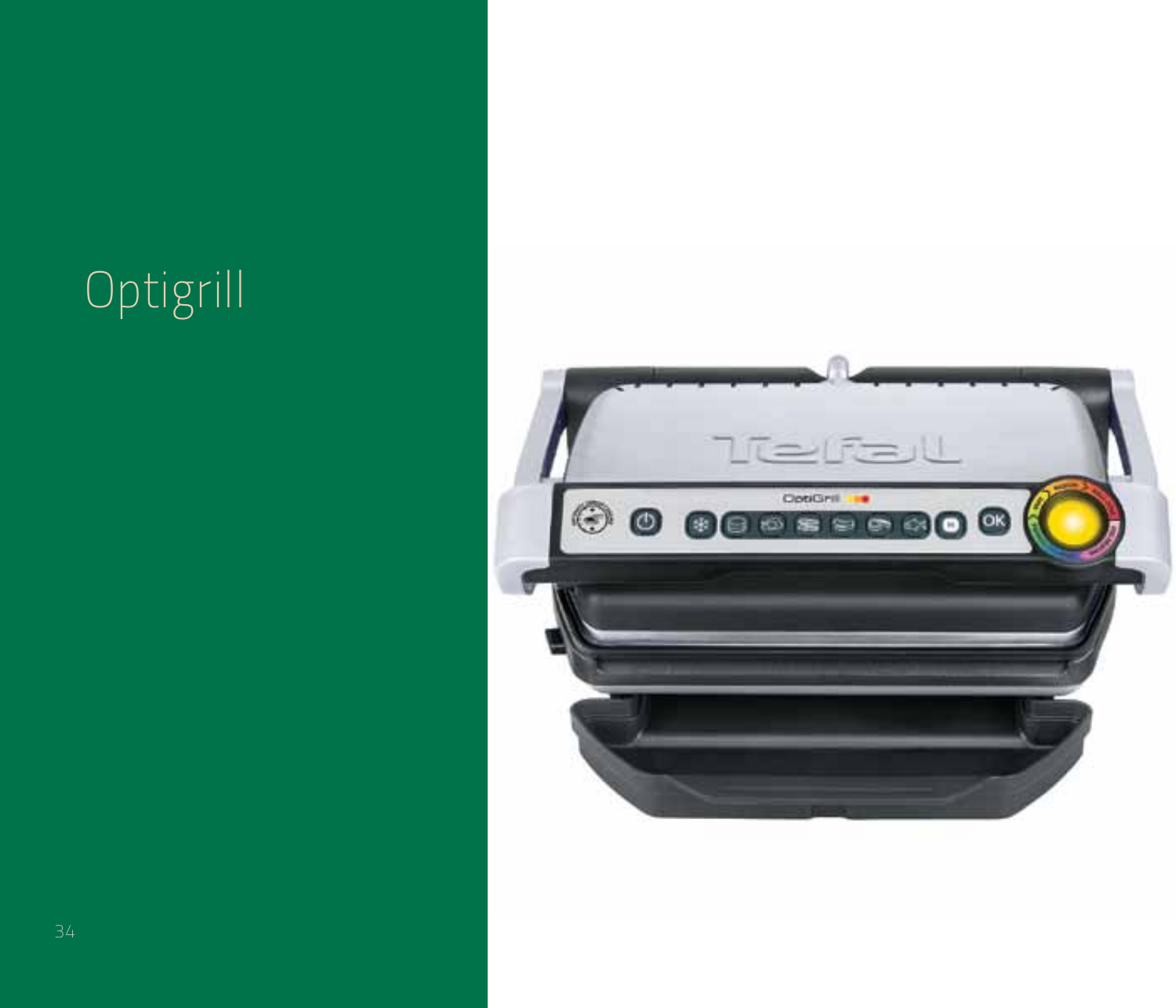*Grilled Sweet Potatoes with Orange Maple Butter*

03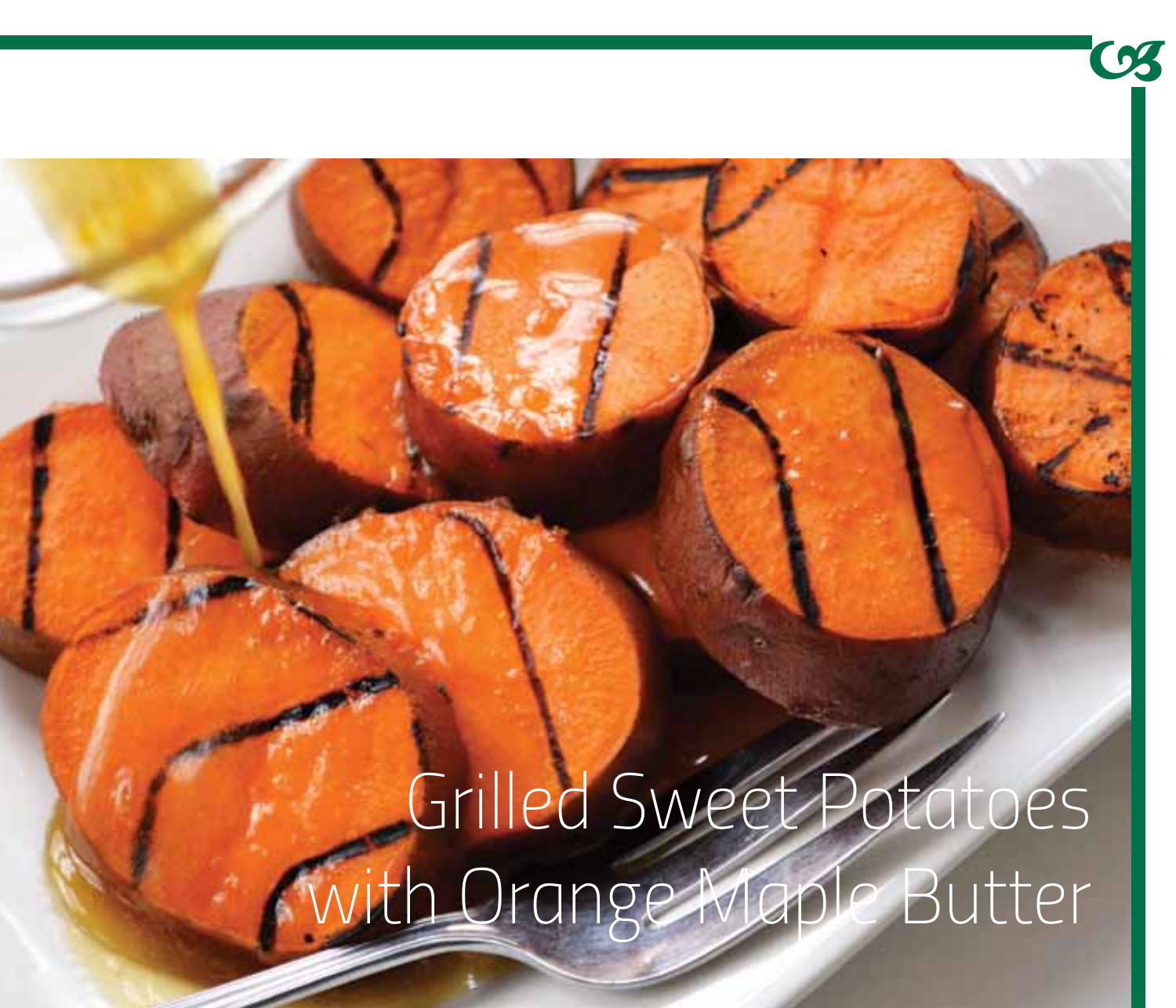Sweet potatoes can be boiled in advance and then kept in the fridge in their skins until you're ready for them – a quick turn on the grill and they're ready in under 5 minutes. A bit of finely chopped rosemary would do well in the butter, too.

#### *Grilled Sweet Potatoes with Orange Maple Butter*

3-4 small-medium dark fleshed sweet potatoes olive or canola oil, for brushing  $\frac{1}{4}$  cup butter ¼ cup pure maple syrup finely grated zest of half an orange (a teaspoon or so)

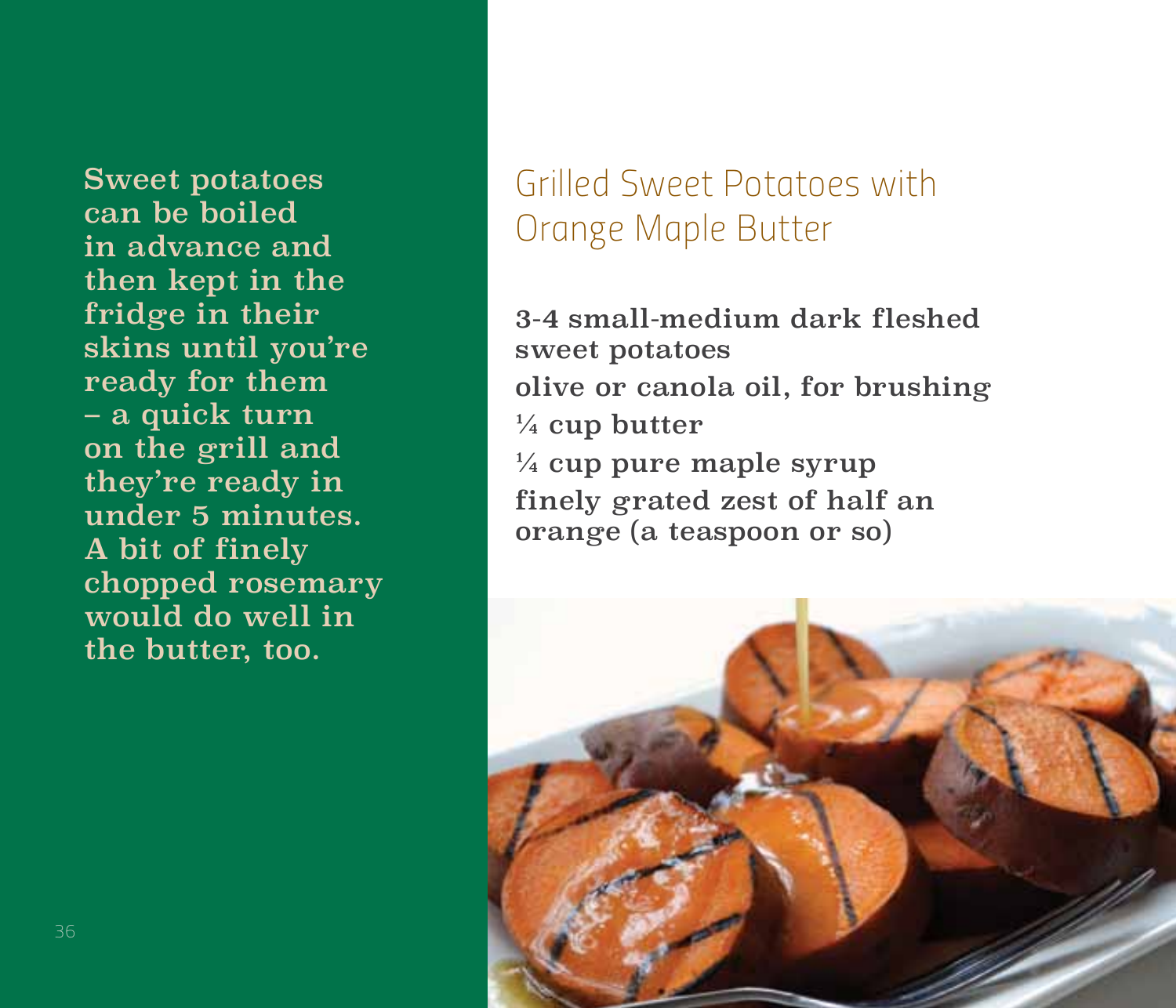Put the potatoes whole into a large saucepan or small pot, cover with water and bring to a simmer. Cook for 20-30 minutes, until just tender when poked with a knife. Pull them out of the water and set aside until they're not steaming hot. Meanwhile, heat the butter, maple syrup and orange zest in a small saucepan until melted and smooth.

Cut them, with their skins on, into thick slices or lengthwise into quarters. Brush with oil and cook on a preheated grill, turning with tongs, for a few minutes, or until char-marked (and heated through if you cooked them ahead). Arrange the grilled potatoes on a platter and drizzle with maple butter.

Serves 6-8.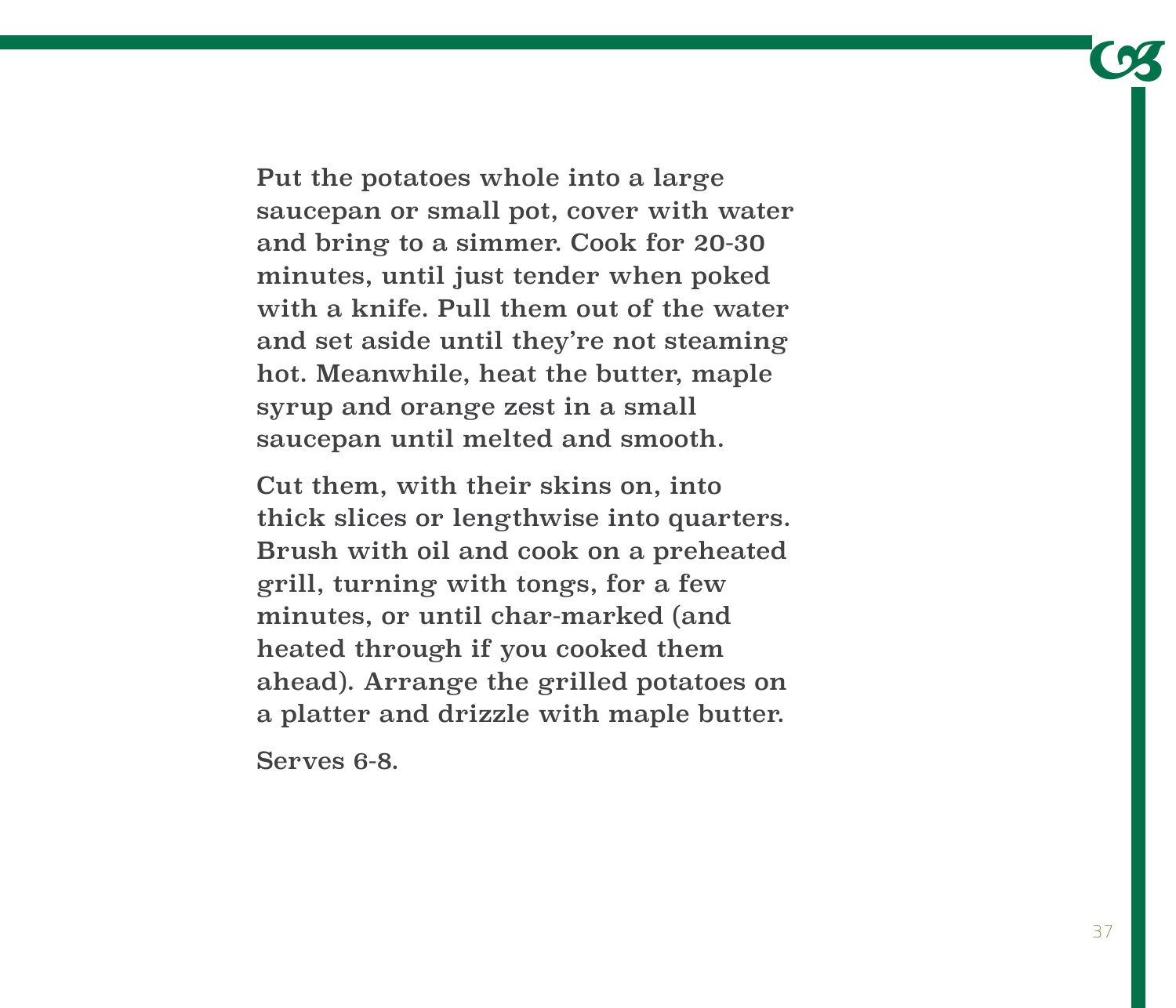These tasty nibbles make a delicious hors d'oeuvre, or serve them dribbled with hollandaise sauce for a special brunch. You can prep them in advance and keep them in the fridge, then quickly grill them on the Optigrill when you're ready to serve.

#### *Grilled Asparagus with Queso Fresco & Prosciutto*

1 bunch thick asparagus 1 pkg. queso fresco (I used Alberta-made Fresk-O white fresh semi-firm cheese) 1 pkg. thinly sliced prosciutto

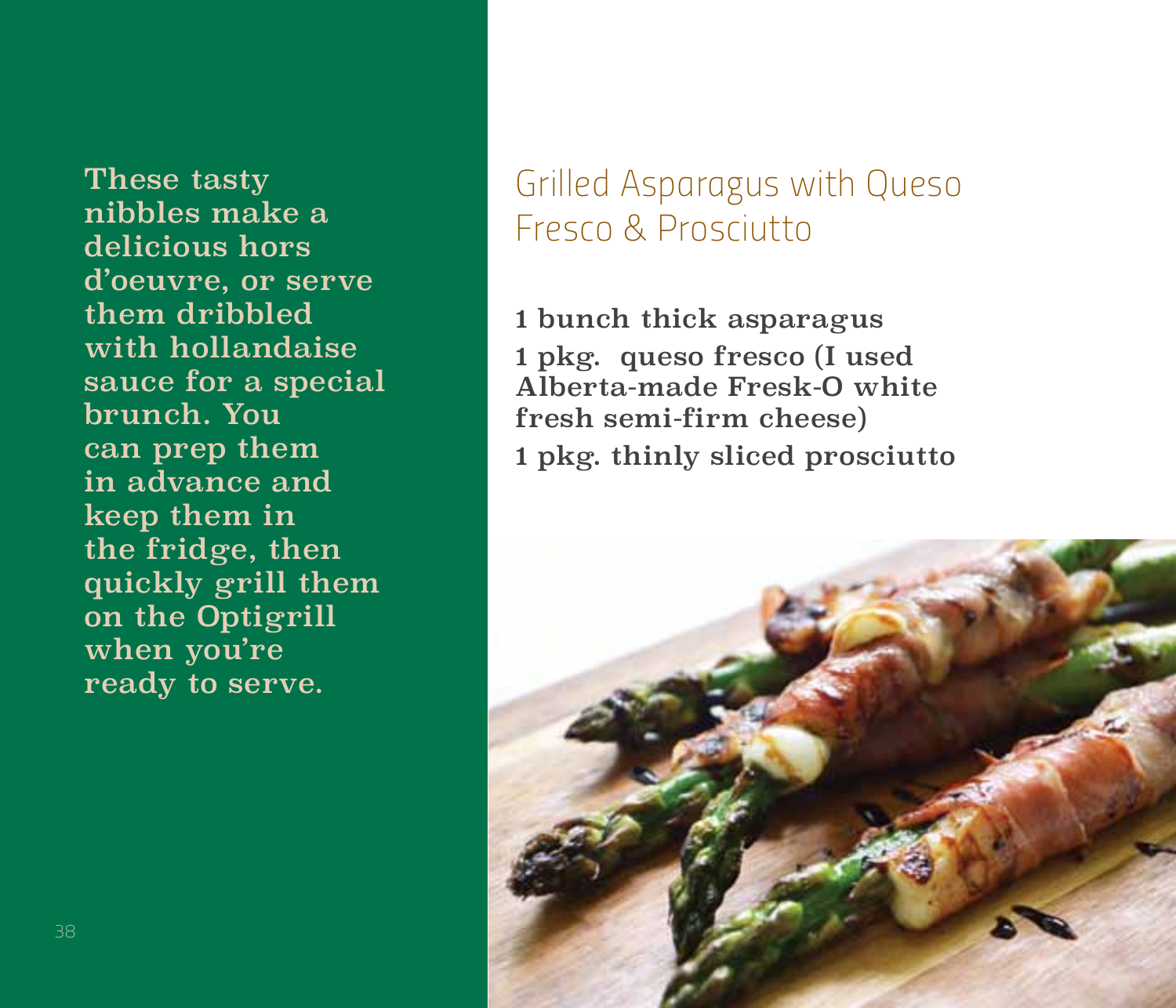Balsamic reduction or hollandaise, for serving (optional)

Preheat the grill to medium-high.

Snap the tough ends of the asparagus off where they naturally break. Cut the Queso Fresco into 1/4-1/3" thick slices and place one piece up against each asparagus stalk; wrap a single (or half) slice of prosciutto around it to hold it on.

Grill for 3-4 minutes, turning as necessary, until the asparagus is charred, the prosciutto is crisp on the edges and shrinks tighter around the cheese and asparagus, and the cheese is oozing a bit out each end. Serve immediately.

Serves 8-10.